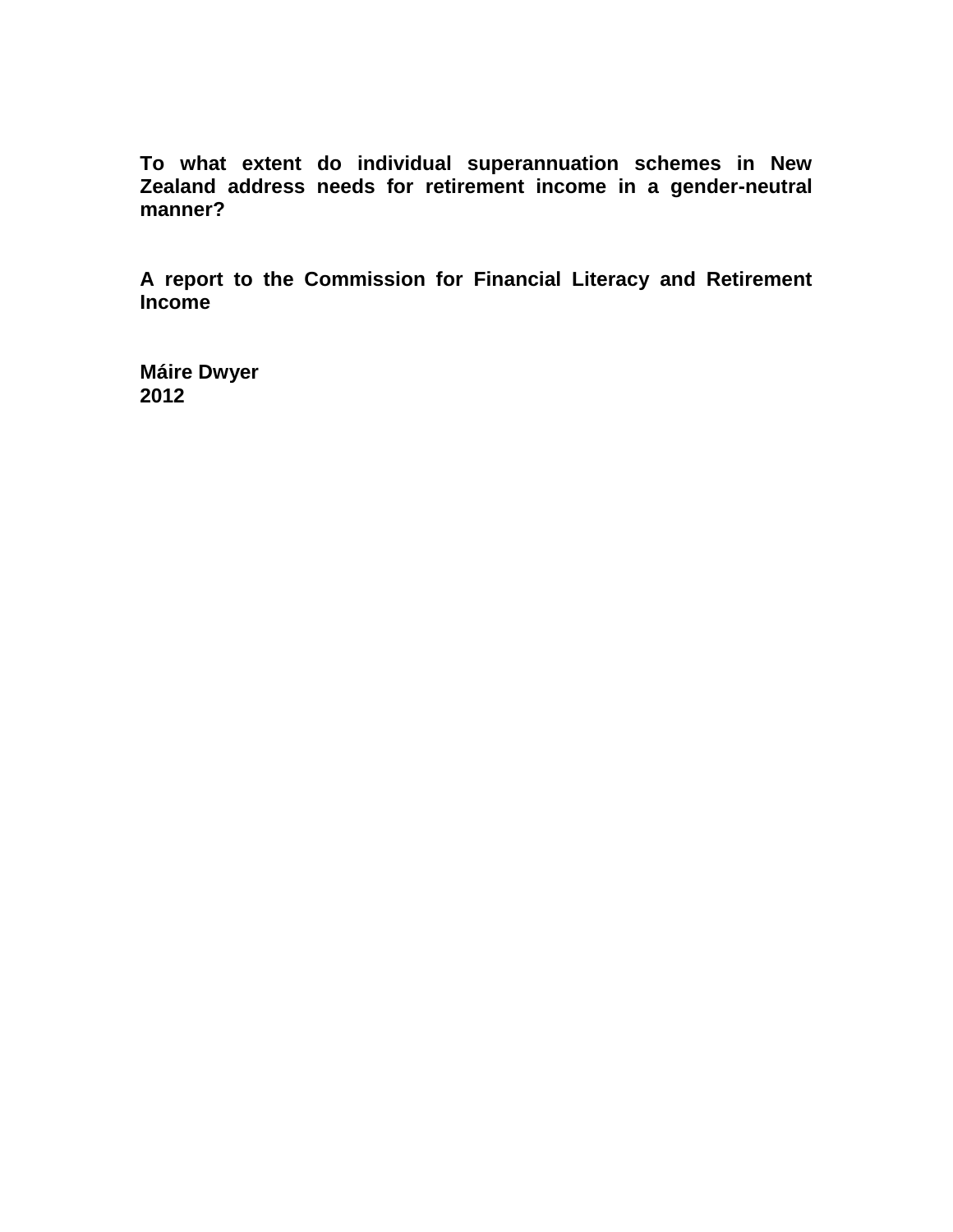# **Foreword from the Commission for Financial Literacy and Retirement Income**

Women's financial wellbeing and net worth in retirement are influenced by a variety of contextual factors and by decisions women make during their life cycle. New Zealand has a legal and policy framework in place to protect against discrimination, but gender gaps remain. These gender imbalances are generated through differences in men's and women's life experiences, particularly their work histories. Throughout their lifetimes, women tend to face more constraints than men in accumulating adequate wealth for retirement and on average, women's net worth is lower than men's<sup>1</sup>.

While New Zealand Superannuation offers a universal pension, life-long wealth accumulation impacts upon an individual or household's standard of living into retirement. Outcomes in retirement for women arise from the combined effects of their life-time income, longevity, savings behavior, asset accumulation (including housing) and, debt and its management.

Looking forward there is a risk that inequality of outcomes could be exacerbated with the increasing significance of KiwiSaver – a workplace-based savings scheme – for New Zealanders' retirement income.

Based on preliminary research, the Commission for Financial Literacy and Retirement Income has hypothesised ten factors thought most likely to carry risks of negative impact on women's financial wellbeing in retirement, and is working with the Treasury and Ministry of Women's Affairs to test these hypotheses.

This report addresses the extent to which superannuation schemes in New Zealand address needs for retirement income in a gender-neutral manner.

The other nine factors thought likely to carry risks of negative impact are to be the focus of separate research efforts and include:

1. the family, neighbourhood and community the woman was born into

 $\overline{a}$ 

- 2. education including subjects studied, specific training, paid work experience while studying and level of access to on-going training and professional development while in the workforce
- 3. visible and invisible structural factors in the workplace including pay structures and lack of flexibility that inhibit the promotion of women
- 4. paid work response to breaks in earning including attitudes to health conditions, timing of family formation, child bearing, elder care and other life-cycle choices

<sup>1</sup> Women aged 45-64 have a median net worth of \$146,000, 14.5% less than the median net worth of \$167,300 for men aged 45-64. 5.3% of women and 3.5% of men aged 65 and over have a net worth of less than \$6010. SoFIE data cited in Heathrose (2009)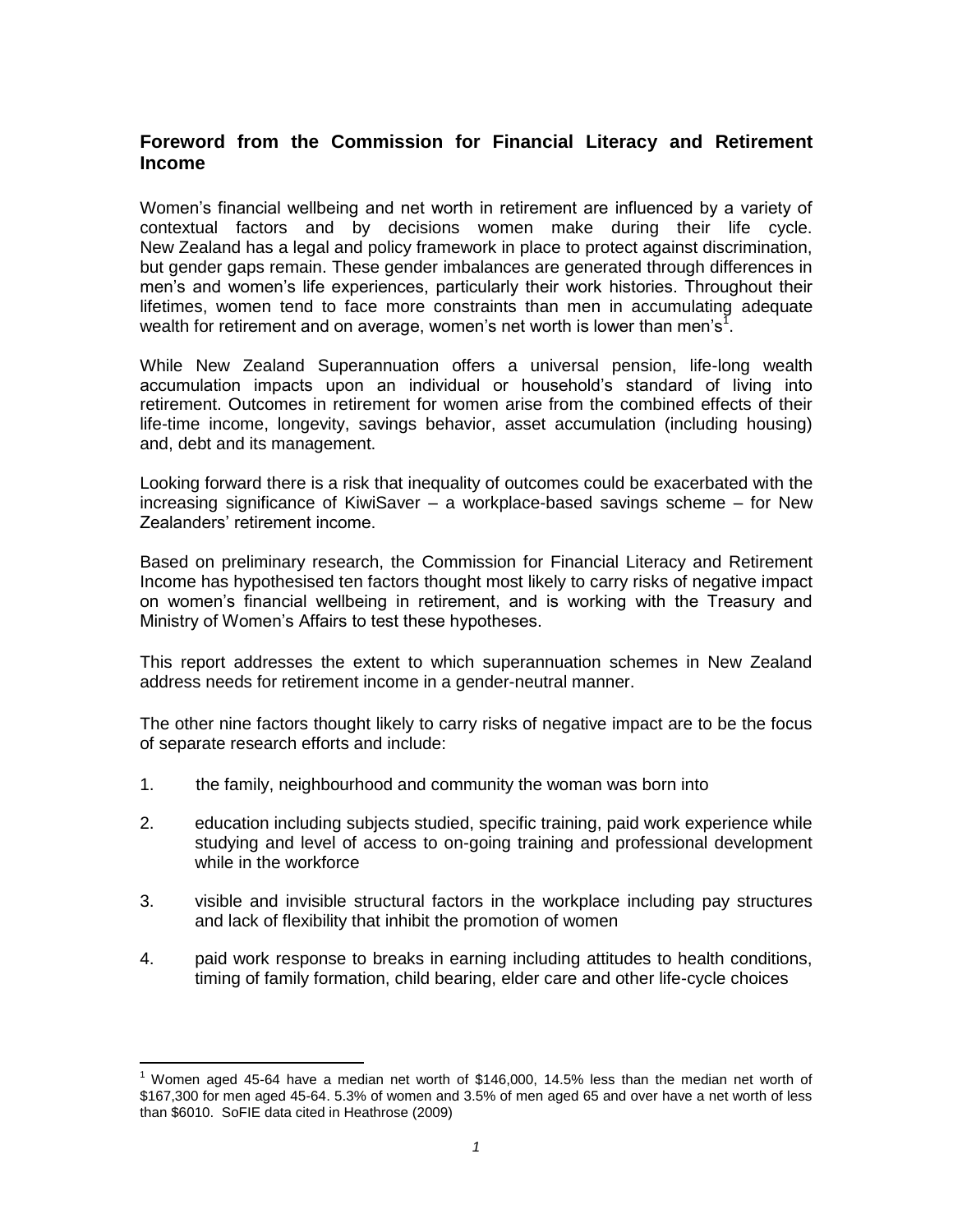- 5. the ages at which women are most available to focus on paid employment and the nature of paid employment opportunities and earnings level, i.e. the ease and timing of entering and leaving the workforce (e.g. in specialist professions)
- 6. the nature of the household unit (e.g. solo parent households, the majority of which are headed by women) family formation, career development, support from marriage/partnership, other family, friends, whānau and the community
- 7. the endowment a women may have been provided with or may take away from a relationship breakup
- 8. level of home ownership and other asset accumulation, levels of debt and skills at debt management, net worth and retirement prospects taking into account greater average longevity for women
- 9. a variety of cultural and ethnic factors that may exacerbate disadvantages for women.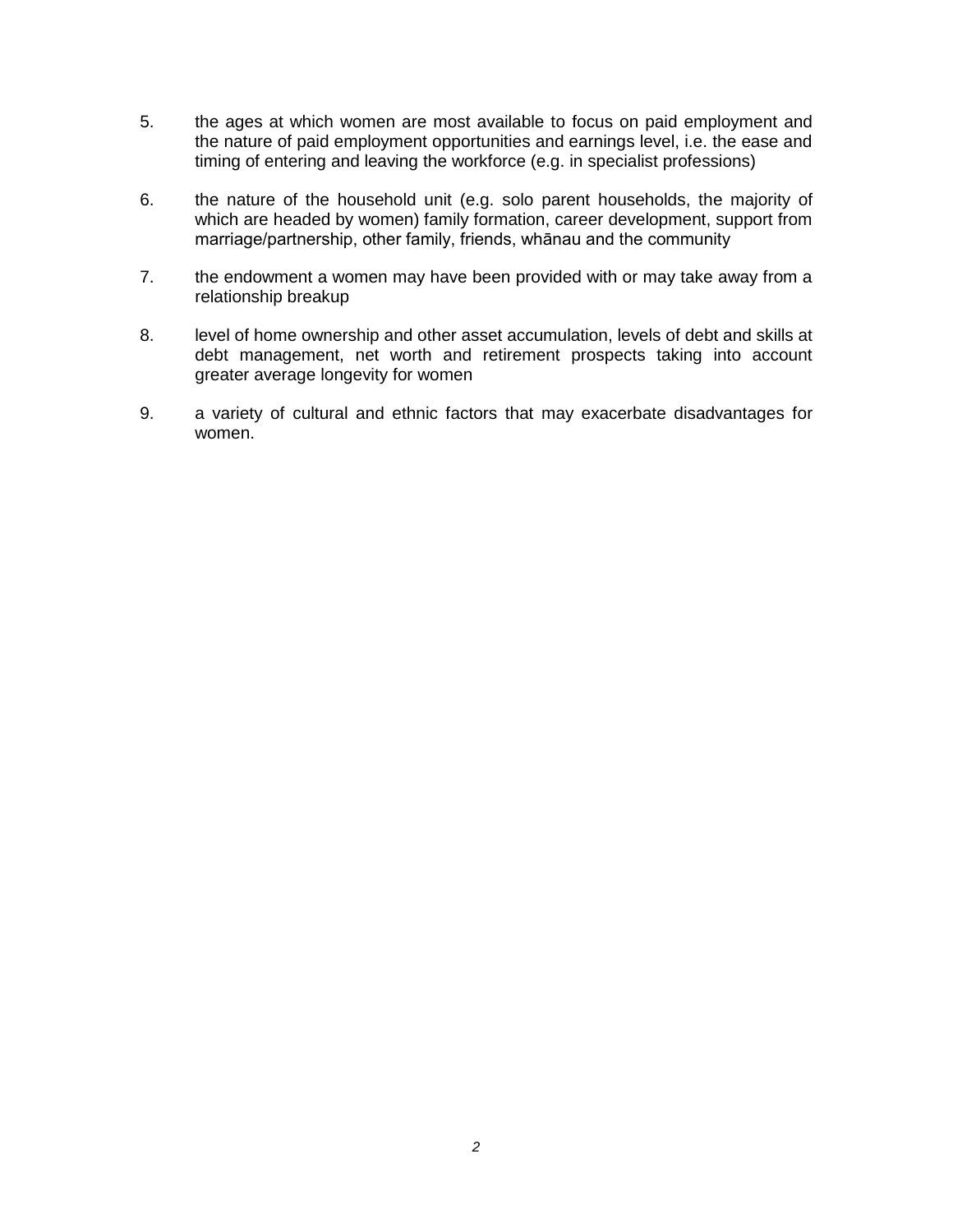# **Key points**

- o This report defines gender neutral expectations of retirement savings across the domains of scheme design, contribution, and risk, returns and value of funds (table one)
- o KiwiSaver schemes are gender neutral in design. In particular, the compulsory and immediate vesting of employer contributions, the portability of schemes and the inclusion of part-time and casual workers, are important features that support women's membership and their savings
- $\circ$  As well as attracting over 1.75 million members into KiwiSaver schemes, KiwiSaver has changed the savings landscape by incentivizing changes to other workplace superannuation schemes, and the decline in retail superannuation schemes
- $\circ$  older style, mostly defined benefit workplace superannuation schemes were not gender neutral and are now in decline. Payouts from these funds will largely be to those now over 40 and will influence retiree incomes for some time to come.
- $\circ$  lower pay, fewer hours of work and lower labour force participation will continue to limit women's savings capacity, and the value of their accumulated savings, compared with that of men on average
- $\circ$  there are many data gaps that limit the exploration of gender issues in savings and retirement provision. This report has supplemented published data with some data provided by superannuation schemes.
- $\circ$  Both stock and flow data could be improved upon using existing collections. The IRD could publish tables on the value of retirement funds held as individual accounts (all KiwiSaver, all retail and many other workplace superannuation schemes), by age and gender, from its annual tax data on individuals. The IRD could also link KiwiSaver data to LEED to create a data set of contribution flows to KiwiSaver by gender and over time. Better data is key to further analysis of key areas of gender differences and the likely impact of policy changes.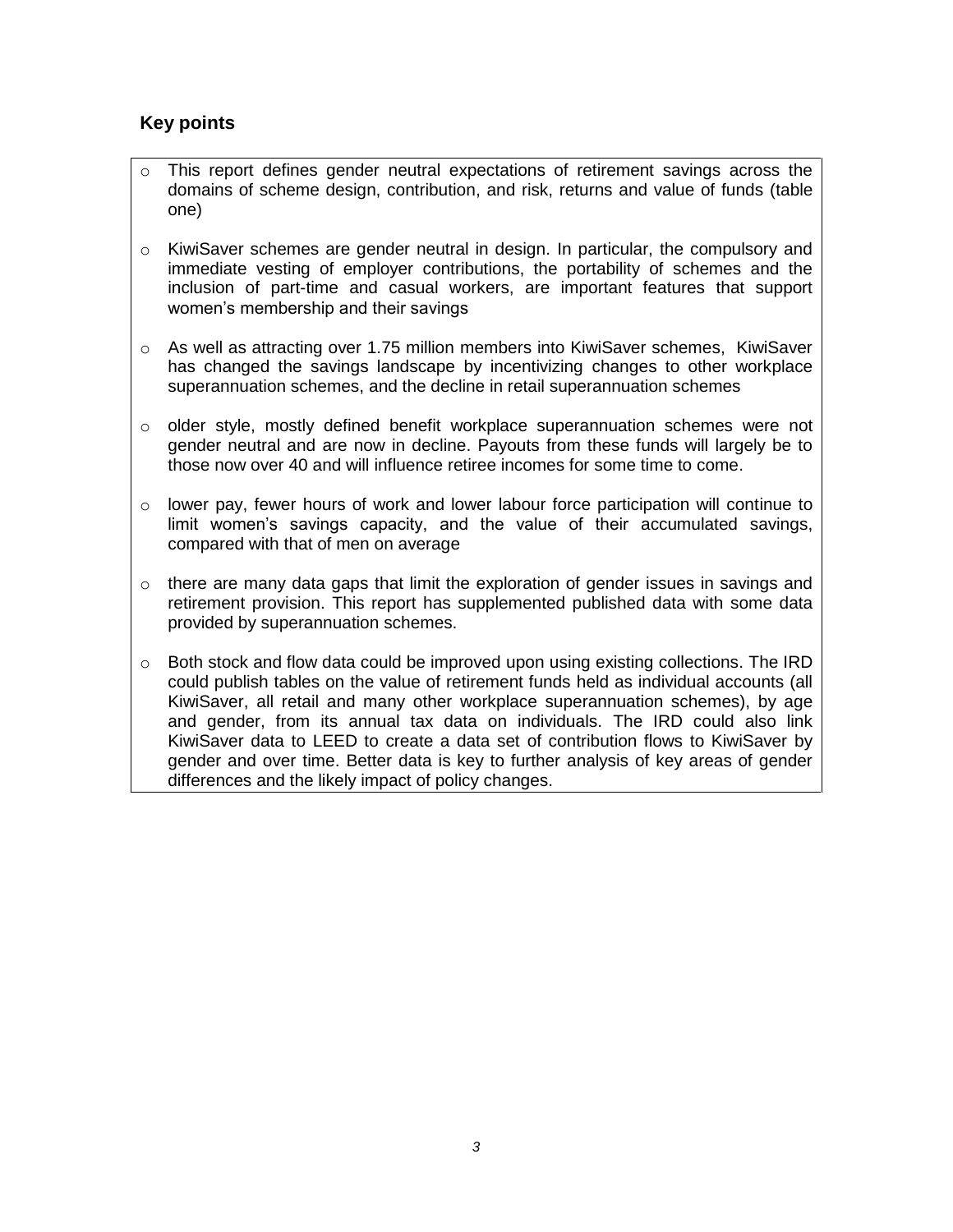# **Scope and approach**

Having a workplace superannuation scheme is associated with higher levels of net worth, all other things being equal<sup>2</sup>. Savings vehicles that are "gender neutral" - that is work as well for women as they do for men - are therefore important.

Notwithstanding income and asset sharing within households, and the important base income provided by New Zealand Superannuation, women's lower levels of assets mean they are in a more vulnerable position than men in respect to their financial wellbeing in retirement. This project focuses on individual provision and takes no account of broader sharing of couple- or family-owned assets, nor of the differences in numbers of dependants that individuals have. Issues related to the division of matrimonial property on separation, and the implications for retirement income, are addressed in a separate report.

The focus here is on registered superannuation schemes – that is, KiwiSaver and other workplace and retail superannuation schemes registered under the Superannuation Schemes Act 1989. Because there are very few new entrants into whole life plus endowment products  $-118$  new contracts in the quarter to 30/06/2011<sup>3</sup>, these are not included in the scope. There are no other products of significance that lock in savings<sup>4</sup>. The focus is on private savings and accumulation and therefore New Zealand Superannuation and annuities are out of scope.

The report focuses on the following questions:

- $\circ$  to what extent are schemes now designed to be "gender neutral", that is, work as well for women as they do for men?
- $\circ$  what is the level of male and female participation in workplace and retail superannuation schemes (KiwiSaver and non-KiwiSaver)?
- $\circ$  what are the levels of contributions being made by individuals, and employers, to workplace and retail superannuation schemes and how do these vary by gender?
- $\circ$  are there differences in the earnings rate of men and women's workplace and retail superannuation schemes due to different choices being made in relation to product mix or risk?
- $\circ$  what is the pattern of the value of funds in, and pensions and payouts from, schemes and how does this vary by gender?

The original intention was to conduct a desk review. There is reasonably good aggregate data on KiwiSaver. However, aggregate data for individual superannuation schemes does not enable analysis by individual characteristics (gender, age etc). To

 2 Scobie, G and Trinh Le (2004) *The impact of workplace and personal superannuation schemes on net worth: evidence from the Household Savings Survey* Treasury Working Paper 04/08

<sup>3</sup> <http://isi.org.nz/Qtrly%20Statistics/2011/Quarterly%20Statistics%20Reports-Jun2011-TR-Sum.pdf>

<sup>&</sup>lt;sup>4</sup> Steve Grant, Melville Jessup Weaver, personal communication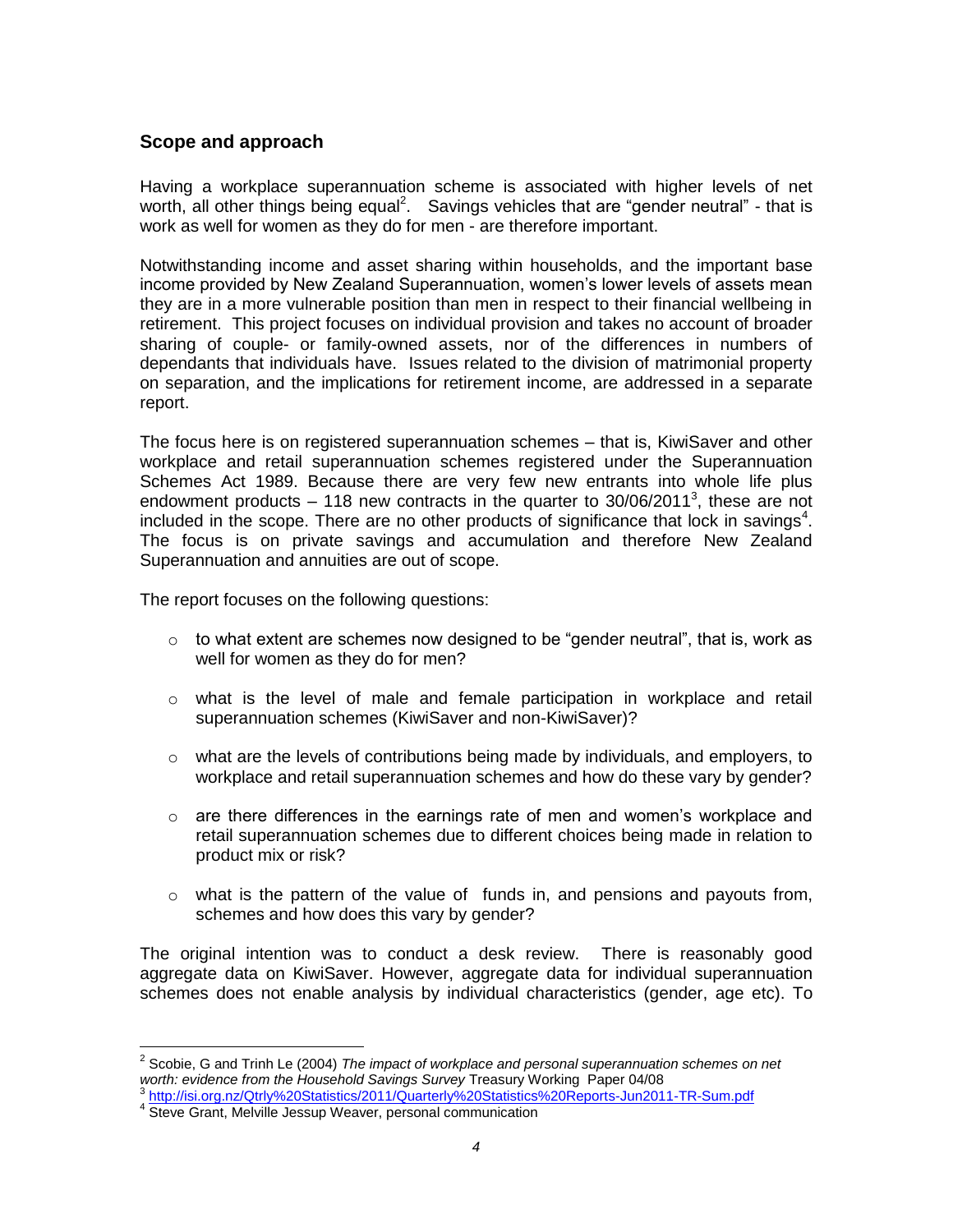address this, some of the larger fund managers were approached directly and asked if they would provide information about their schemes.

# **Structure of the report**

This report is structured as follows. Section One discusses the gender neutral context including changes to the design of schemes. Section Two discusses participation rates, Section Three considers contributions, Section Four considers the evidence on different knowledge and choices related to risk and return and Section Five considers value and payouts and Section Six concludes with main findings and suggestions for improving data collection and monitoring.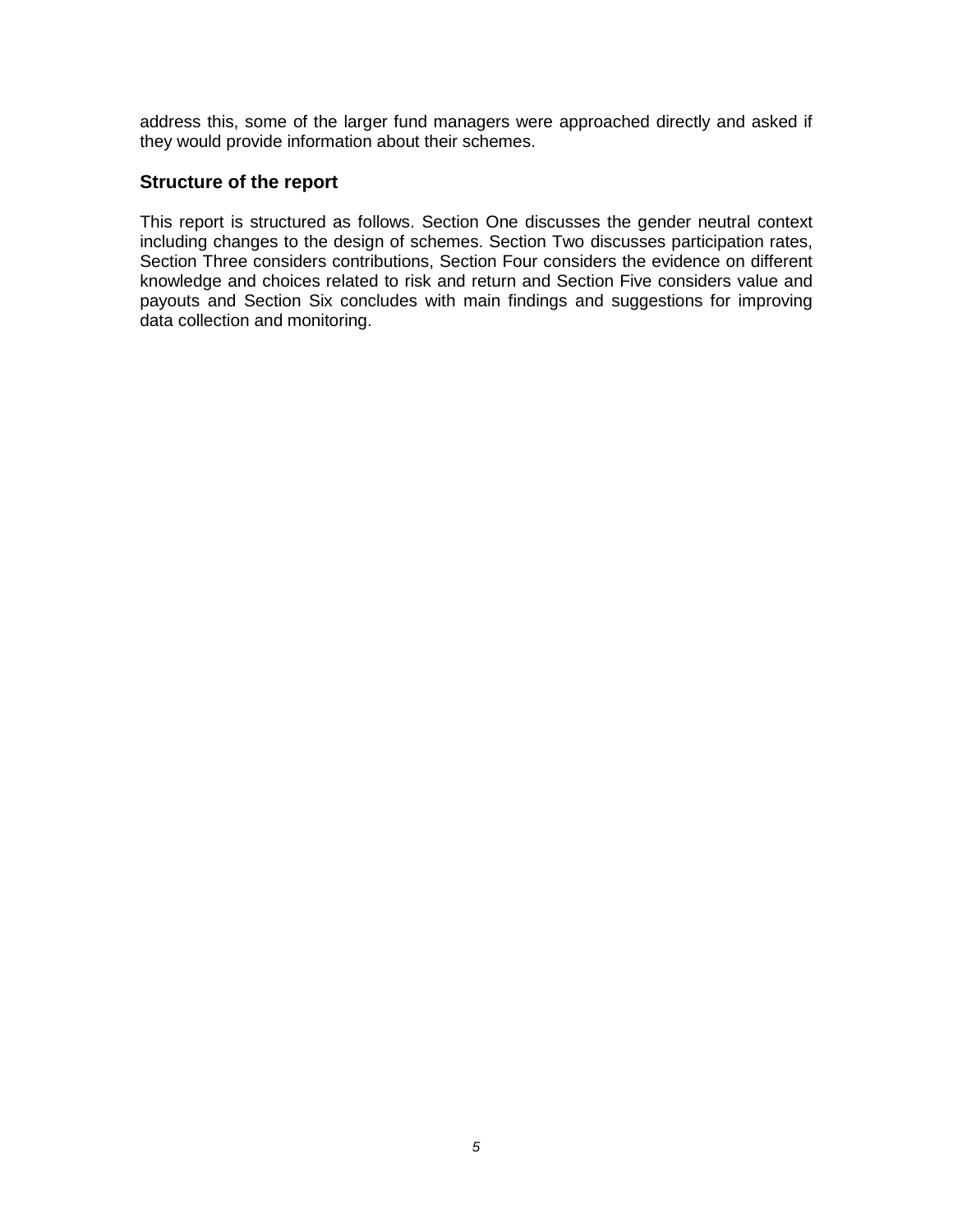# **SECTION ONE: CONTEXT**

# **Defining "Gender Neutrality" In Relation To Individual Superannuation Schemes**

As savings levels are related to income, the gender neutral goal within superannuation schemes is that women's and men's savings are proportionate to their income, and that women's and men's savings generate returns of the same value.

Table One below sets out the factors that can lead to gender differences in women and men's savings via individual superannuation schemes by women and men.

**Table One: Main factors that can result in gender differences in private** 

| superannuation                            |                                                                                          |                                                                                                                                                                                                                                                                                                                                                                                                                                                                                                                                                                                                                                                                                         |  |  |
|-------------------------------------------|------------------------------------------------------------------------------------------|-----------------------------------------------------------------------------------------------------------------------------------------------------------------------------------------------------------------------------------------------------------------------------------------------------------------------------------------------------------------------------------------------------------------------------------------------------------------------------------------------------------------------------------------------------------------------------------------------------------------------------------------------------------------------------------------|--|--|
| <b>Feature</b>                            | Gender<br>neutral<br>expectation                                                         | <b>Factors that can lead to differences</b>                                                                                                                                                                                                                                                                                                                                                                                                                                                                                                                                                                                                                                             |  |  |
| Scheme<br>Design                          | <b>Schemes</b><br>work as well                                                           | Eligibility restricted to full-time workers -women are more<br>likely to work part-time or casually                                                                                                                                                                                                                                                                                                                                                                                                                                                                                                                                                                                     |  |  |
|                                           | for women as<br>for<br>they<br>do<br>men                                                 | Lengthy vesting schedules, poor portability and high fees for<br>breaks - Women are more likely than men to have breaks<br>from employment and to change employers                                                                                                                                                                                                                                                                                                                                                                                                                                                                                                                      |  |  |
|                                           |                                                                                          | High contribution levels may deter low earners who are<br>disproportionately female                                                                                                                                                                                                                                                                                                                                                                                                                                                                                                                                                                                                     |  |  |
|                                           |                                                                                          | Defined benefits - i.e. schemes that define final payments<br>or pensions in relation to final salaries advantage those with                                                                                                                                                                                                                                                                                                                                                                                                                                                                                                                                                            |  |  |
|                                           |                                                                                          | the highest salaries before retirement. Surviving spouse<br>pensions are more often accessed by men's partners than<br>women's                                                                                                                                                                                                                                                                                                                                                                                                                                                                                                                                                          |  |  |
| Contribution                              | <b>No</b><br>differences at<br>same level of<br>income<br>and<br>age                     | Firm and industry differences in employer contributions, and<br>the required rate of employee contributions, to work-based<br>schemes may have a gender dimension<br>Differences in the extent to which men and women (or their<br>employers) pay lump sums<br>and<br>bonuses<br>in<br>their<br>superannuation schemes<br>The extent to which the following following gender-neutral<br>behavioural assumptions are true:<br>- women and men have similar calls on their income<br>- women and men perceive a similar need to save for their<br>retirement<br>- women and men are equally attracted to saving through<br>superannuation schemes as opposed to other savings<br>vehicles |  |  |
| Risk, return,<br>and<br>value<br>of funds | <b>No</b><br>differences at<br>the<br>same<br><b>of</b><br>level<br>and<br>income<br>age | Differences in women and men's financial literacy and<br>consequent decisions, differences in appetite for risk<br>Differences in the advice given to men and women                                                                                                                                                                                                                                                                                                                                                                                                                                                                                                                     |  |  |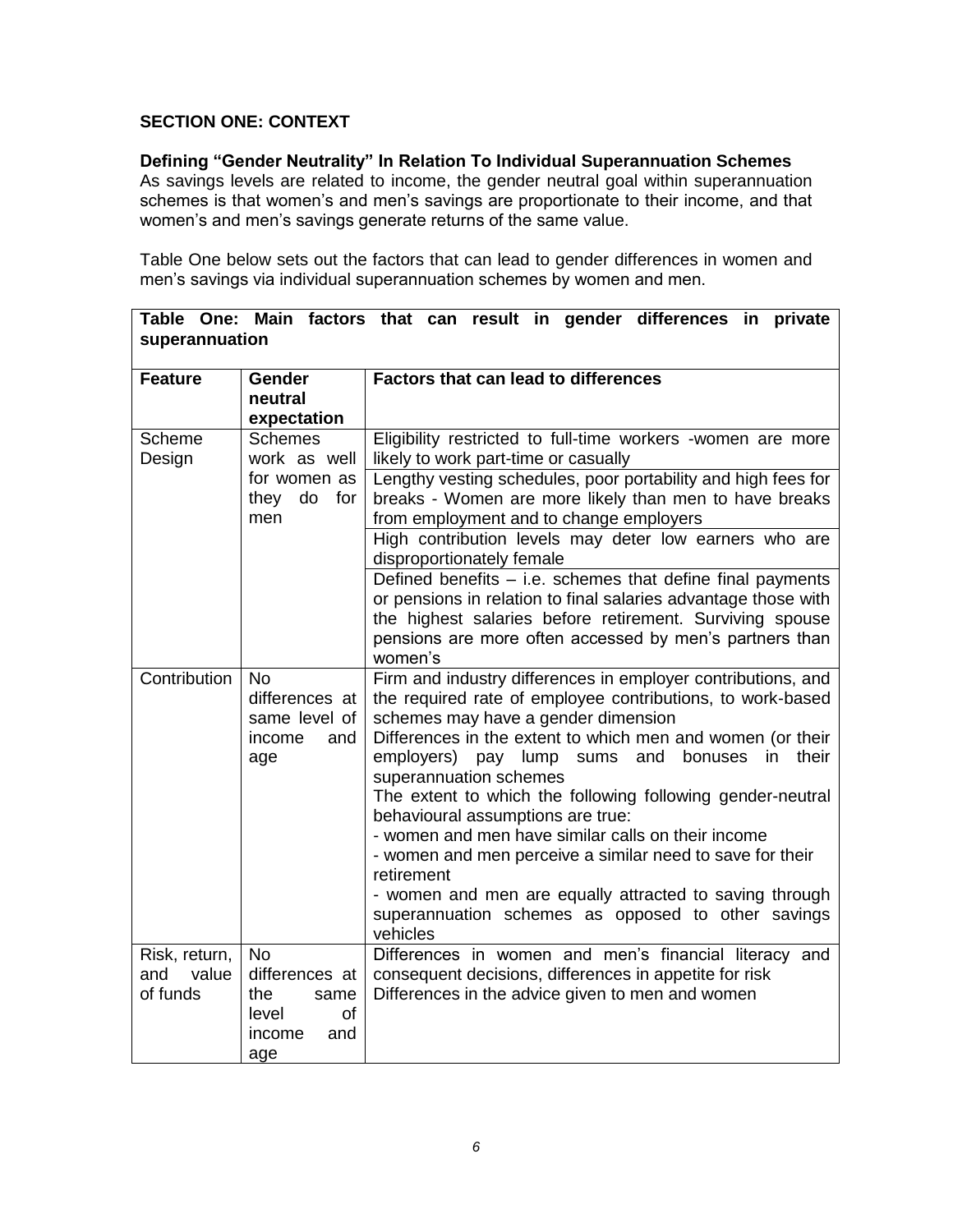# **The Impact of Policy Settings**

#### **Pre-KiwiSaver**

New Zealand's approach to provision of retirement income via a single policy of a flat rate, universal New Zealand Superannuation pension set in relation to the average weekly wage for a couple, has been described as unique in the OECD in its lack of attention to private savings and annuities<sup>5</sup>. For all but a very short period in 1970's, the New Zealand government has not compelled workplace or individual savings that are then locked in for retirement.

Around 40% of people aged 65 or over have virtually no other income other than New Zealand Superannuation and, for a further 20%, New Zealand Superannuation provides 85% of their income<sup>6</sup>. The proportion of the workers with workplace superannuation had been trending downwards prior to the introduction of KiwiSaver, from 22.6% of the labour force in 1993 to under 13% in 2007<sup>7</sup>.

For many lower income New Zealanders, saving to pay off their mortgage prior to retirement and perhaps a little more, has been sufficient, alongside universal New Zealand Superannuation, to deliver them a similar standard of living in retirement as during their working life and has argued to be a rational choice for this group<sup>8</sup>. In addition, the "pay off debt first" has been widely promoted as a sensible rule of thumb to saving for retirement, including by the Financial Literacy and Retirement Commission.

#### **Post-KiwiSaver**

 $\overline{a}$ 

Since 2007, KiwiSaver has changed the savings landscape. KiwiSaver is an incentivized, voluntary savings programme which all New Zealanders under the age of 65 can join, and which has grown rapidly (the gender dimensions are discussed later in this report) since its inception in 2007. Savings in individual accounts occur via registered KiwiSaver schemes, selected by individuals, employers or to one of six default schemes. KiwiSaver includes minimum contributions by employers and employees, tax advantages, and automatic enrolment for new employees. The features of a government subsidy, the requirement for employers to contribute to the KiwiSaver schemes of their employees, portability, a gender-neutral design, and automatic enrolment of new employees, have led to just over half of all 18-65 year olds now having a KiwiSaver account. Kiwi Saver now holds assets worth more than \$9.4 million, nearly half the value of assets in other superannuation funds<sup>9</sup> (\$19.4 million)<sup>10</sup>. Over the last year membership grew by around 25,000 per month and now around 28% of eligible children, and 60% of eligible people 18-24 have enrolled<sup>11</sup>.

<sup>5</sup> St John, Susan (2003) Managing the risks of Ageing: the role of private pensions and annuities within a comprehensive retirement policy for New Zealand

 $6$  Perry, B cited in Davey, Judith (2010) Income Streams in Retirement – Managing Income and Assets

<sup>7</sup> Government Actuary Statistics cited by Preston, D (2008) Retirement Income in New Zealand: The Historical Context **www.retirement.org.nz**<br><sup>8</sup> Seebie Crept Mullebn Cibeen and

Scobie, Grant M., John Gibson and Trinh Le (2004) "Saving for retirement: New evidence for New Zealand." New Zealand Treasury Working Paper 04/1[2http://www.treasury.govt.nz/publications/research](http://www.treasury.govt.nz/publications/research-policy/wp/2004/04-12)[policy/wp/2004/04-12](http://www.treasury.govt.nz/publications/research-policy/wp/2004/04-12)

it is not known the proportion of these funds which are locked in, nor historic (ie now-closed) funds

<sup>&</sup>lt;sup>10</sup> Reserve Bank, Managed Fund data, June 2011

<sup>11</sup> Inland Revenue Department (2011) *KiwiSaver Evaluation Annual Report to June 30 2011*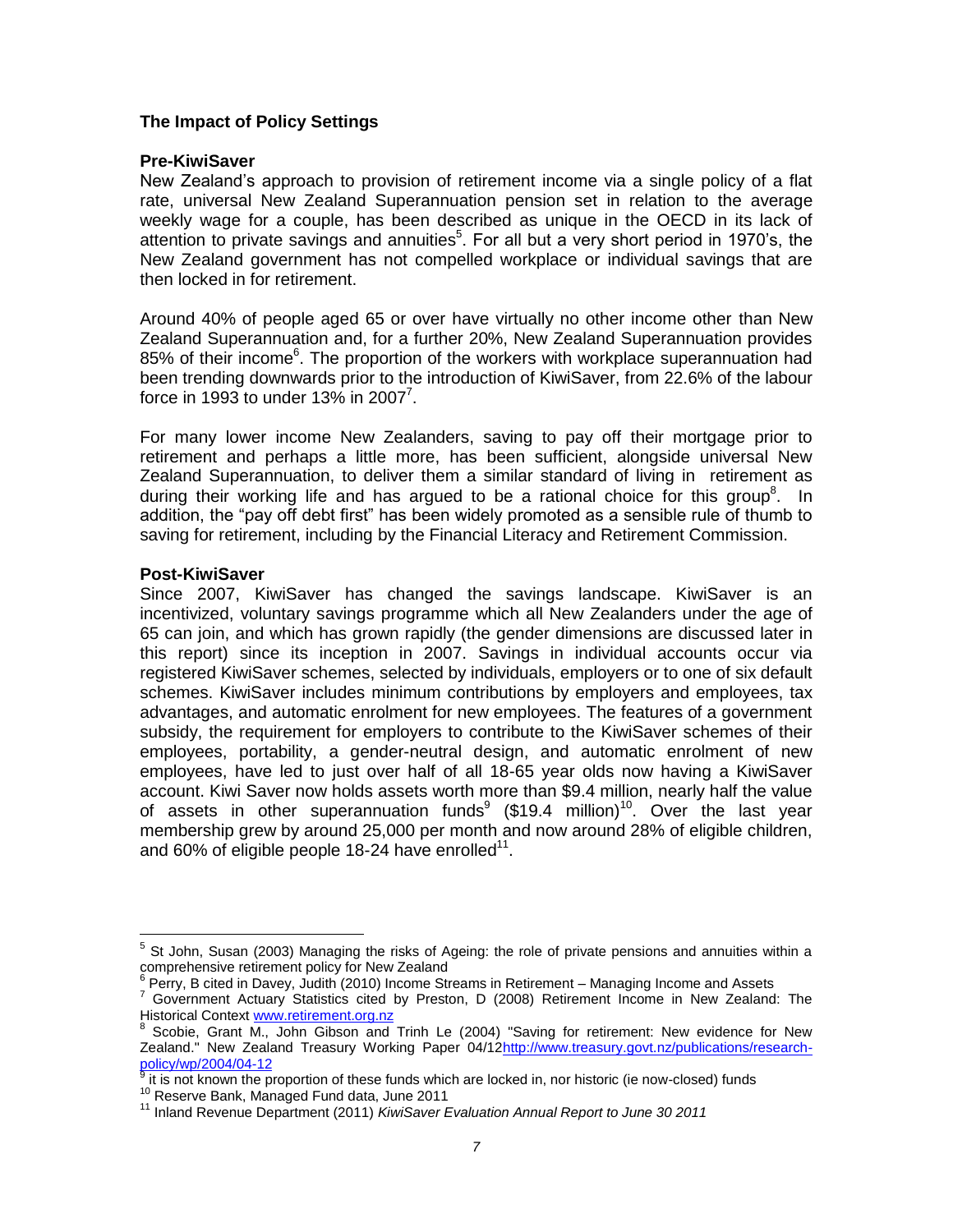KiwiSaver features stack up well as gender-neutral (refer Table One):

- $\circ$  the scheme can be joined by anyone under 65 and employers must contribute to the KiwiSaver schemes of all their employees including the disproportionately female part-time and casual workers
- $\circ$  there is immediate vesting of employer contributions in individual accounts
- $\circ$  the mandatory employee contributions are set at a low level (2%). This level may still be difficult for some working age people; nearly a third of non- KiwiSaver members report that affordability is a barrier to joining<sup>12</sup>
- individual accounts are payable to estates on death or at age 65; the whole scheme is designed around individual accounts and there are no cross-subsidies between members

Many employers with existing workplace superannuation schemes have made changes to their existing schemes so that they comply with KiwiSaver, or can be exempted from automatic enrolment of new employees (418 employers had this status on June 30 2011). Some existing employment-based schemes have been reconfigured as KiwiSaver schemes and 28 have been registered as "complying" schemes (October 2011) – which lock in savings, provide for full vesting of employer contributions and provide for portability - and therefore attract the government subsidy that applies to KiwiSaver (apart from the kickstart grant) and employers' contributions to individual member funds are counted as the compulsory employer contribution to retirement savings. Ten employer schemes have bolted on a KiwiSaver section.<sup>13</sup>

# **KiwiSaver influence on registered work-based superannuation schemes**

*of 11 stand-alone superannuation schemes that were open to new members in 2008: - all made some changes in response to KiwiSaver – the most common were becoming complying funds by locking in savings (3) and bolting on a KiwiSaver section (2)* 

*- all but one scheme reported that members can divert contributions to another fund (for three this was reported as a consequence of KiwiSaver)*

*-where scheme membership was voluntary, no schemes allowed employees to receive cash payments in lieu of membership* 

ASFONZ online survey (unpublished)

`

*Of the 78 work-based schemes with around 6000 members in one superannuation trust 80% are open to new members (these schemes have 93% of all members) and 20% are closed*

*all but 8 of the open schemes qualify for an "offset" facility – these schemes comply with minimum standards for vesting, portability etc for employer contributions to these schemes to count as an alternative to KiwiSaver contributions*

*4% of all the schemes are exempt from KiwiSaver's auto enrolment rules* 

Superannuation Trust (unidentified)

 $\overline{a}$ <sup>12</sup> Colmar Brunton(2010) *KiwiSaver Evaluation Survey of Individuals Final Report* The survey also found non-members were more likely to be single, have no dependent children and on lower incomes <http://www.ird.govt.nz/resources/0/3/03e46600437177c5a25eb24e9c145ab7/ks-evaluation-individuals.pdf>

<sup>&</sup>lt;sup>13</sup> FMA (2011) *Report in respect of the KiwiSaver Act 2006 for year ended 30 June 2011* Appendix 10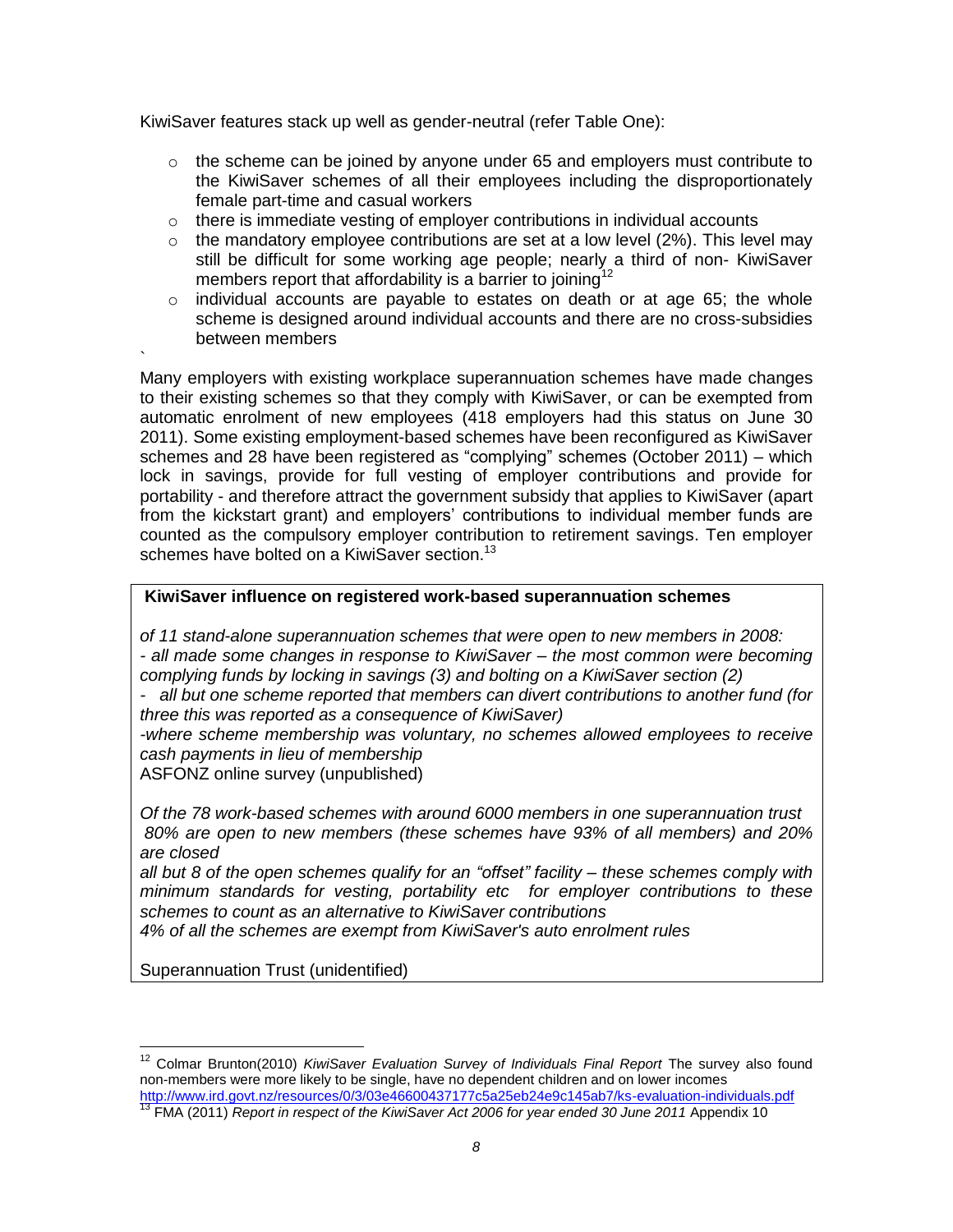#### **How gender neutral are workplace schemes today?**

In large part, the scheme design factors that are more likely to impact negatively on women (Table One) are features of the traditionally designed workplace superannuation schemes. These schemes reflect the goals of employee retention and reward for service through the use of 'defined benefits' which had long vesting periods and 'breadwinner' type provisions such as surviving spouse pensions. The distributions from these schemes favoured "elite" workers and their families; the disproportionately male longterm career employees whose salaries increase over their working life. Employed women were only 40% as likely as employed men to participate in these schemes in the late 1980's<sup>14</sup>. In addition, these schemes were clustered in the higher paying parts of the workforce and not available in all firms and industries.

Defined-benefit schemes have been in decline, and closing off to new members for some years, due to changes in tax treatment, concerns about fund sustainability and employers' desire to select staff from a wider pool and encourage mobility. Since 1991 (after tax changes promulgated in 1990) most employers have opted to offer their staff Defined Contribution superannuation schemes.

There are however residual memberships of Defined Benefit Schemes; for example the GSF schemes that have been closed to new entrants from 1992 have 8551 active members, with the split between males and female members being nearly 2:1 (5438 and 3113 respectively) $15$ .

There is no source of aggregated data of membership in defined benefit schemes across workplaces but GSF schemes are reported by industry sources as being by far the largest schemes with residuals of active membership. Industry sources also indicate that the few defined benefit schemes that remain open to new members are largely in multinational firms and reflect company policies that have been set elsewhere.<sup>16</sup>

 $\overline{a}$ <sup>14</sup> Wyatt Company (New Zealand) *Wyatt Superannuation benefits survey 1991* <sup>15</sup> Report on the Government Superannnuation Fund Actuarial Valuation as at 30 June 2011 <http://www.gsfa.govt.nz/library/04b6014b-ec68-4960-82a3-eb5906d953dc.cmr>

<sup>&</sup>lt;sup>16</sup> Bruce Kerr, chief executive, Workplace Savings NZ, personal communication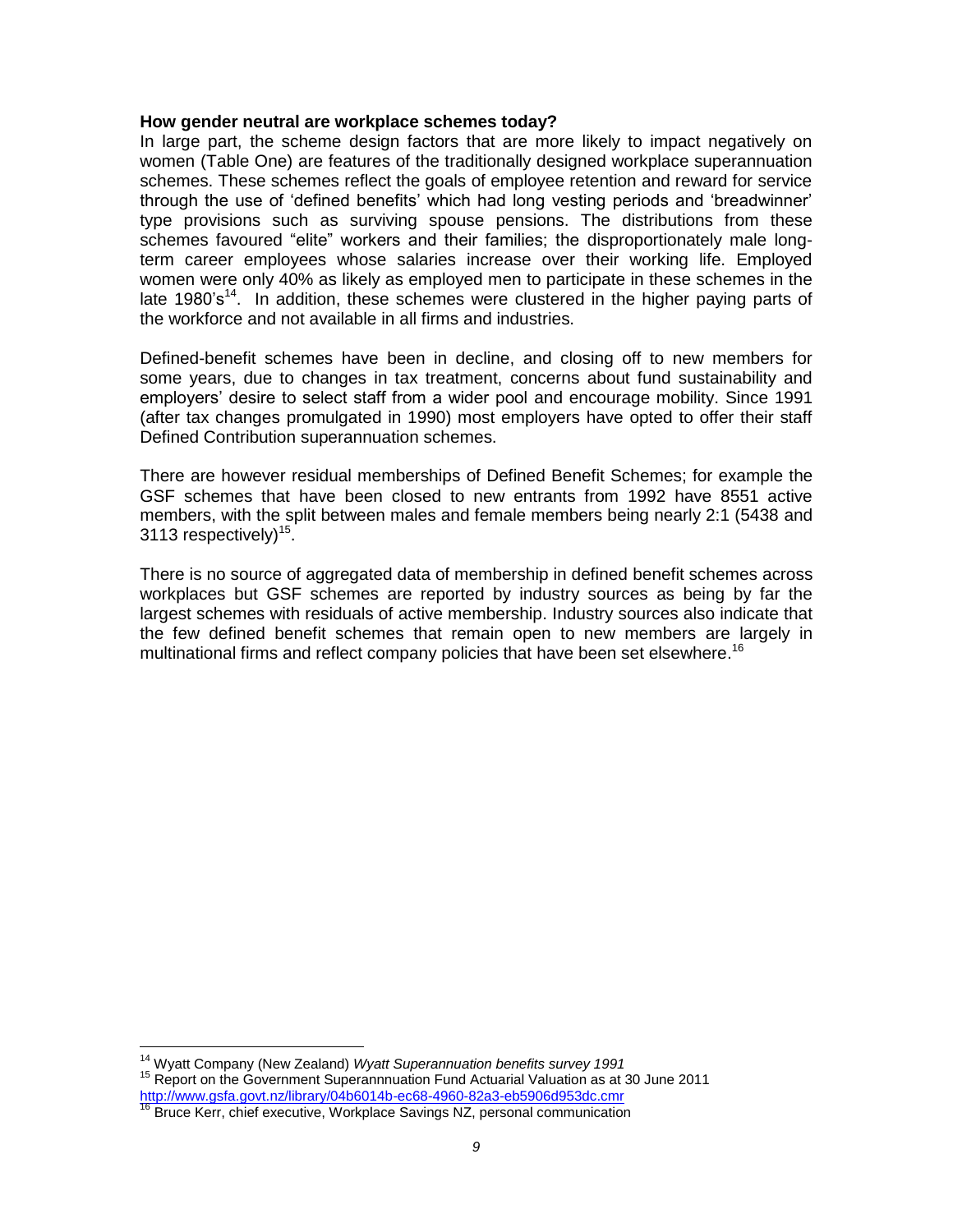# **SECTION TWO:** M**ALE AND FEMALE PARTICIPATION IN SUPERANNUATION SCHEMES<sup>17</sup>**

# **Pre-Kiwi Saver**

Scobie and Le analysed the holdings by unpartnered adults and couples of workplace or retail superannuation products from 2001 Household Savings Survey data. The proportion of adults aged 25-64 year olds holding some form of product was around 10%<sup>18</sup>. Unpartnered women and men had similar levels of participation in these superannuation schemes. Chart One below shows significant differences in participation by age and gender for partnered and unpartnered men and women.



The data shows the higher rate of participation in workplace schemes by partnered men and possibly the impact of early retirement, and fewer employment schemes on offer for younger cohorts. Partnered women, on the other hand, show a small trend of increasing participation at younger ages, but at low levels. Single men's participation is a similar patternas that of partnered men, but at a much lower rate. This may reflect both the tendency for unpartnered men to have lower incomes on average than partnered men and, possibly, the surrendering of superannuation schemes during separation. The participation of single women is higher than that of partnered women for the 35-44 and 56-64 age groups, but very similar for the 45-55 age group.

 $\overline{a}$  $17$  defined in this report as superannuation schemes registered under the Superannuation Schemes Act 1989 and KiwiSaver

 $18$  Scobie, G and Trinh Le (2004) op cit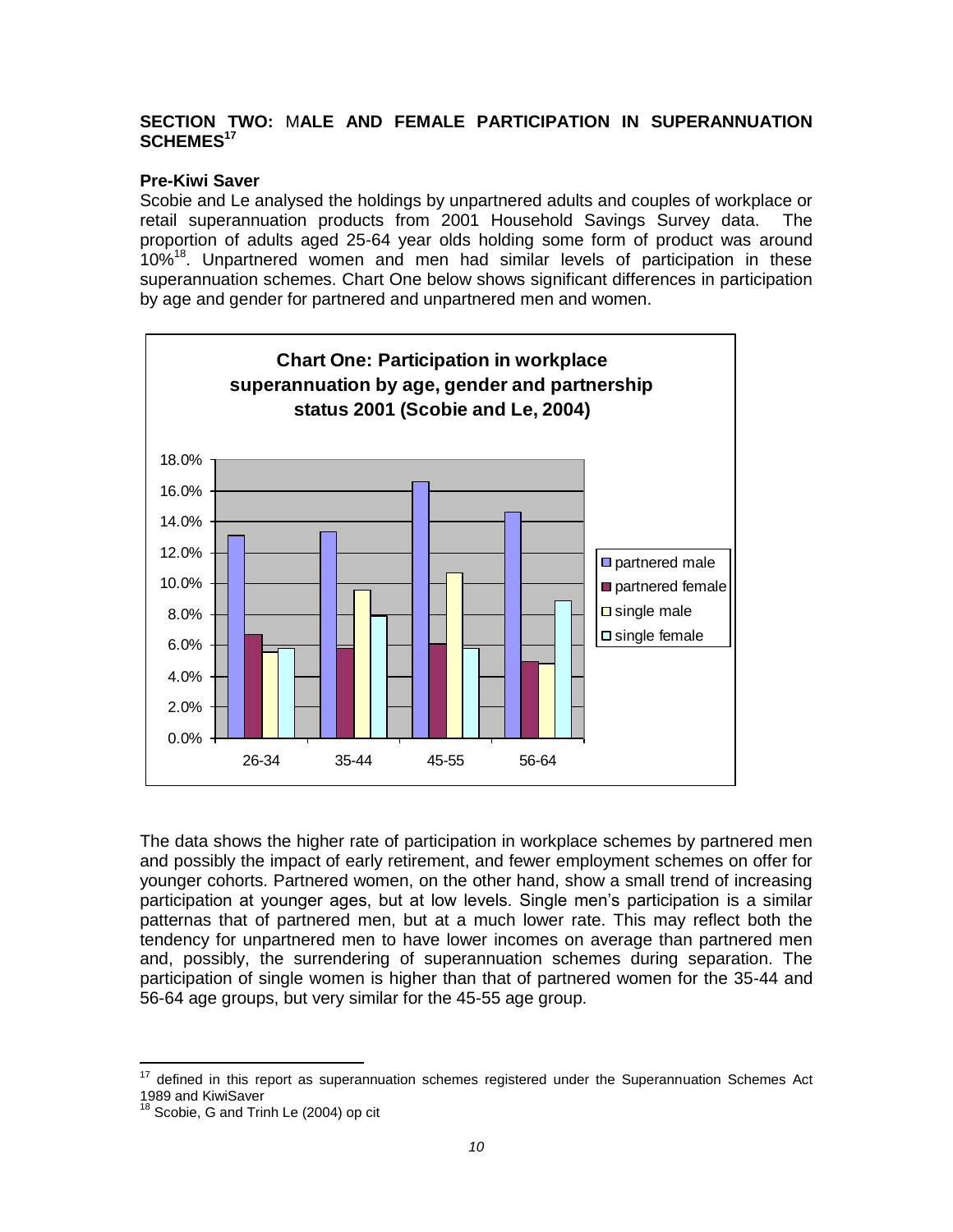### **KiwiSaver and 2007 onwards**

Kiwi Saver membership now exceeds 1.75 million and over the last year membership grew by over 25,000 per month on average<sup>19</sup>.

Chart Two shows that women's and men's patterns of KiwiSaver membership are broadly similar. The proportion of the population who are members increases at older ages, and this is more the case for women than men. Overall, 52% of KiwiSaver members are women. It is likely that this overrepresentation of women is explained by men being more likely to hold other private or work-based superannuation.



Data sources: Treasury fiscal model and KiwiSaver membership numbers as at 31 October 2011 (provided by IRD)

At the same time, slightly more women (124723) than men (123 866) had opted out of KiwiSaver at 30 June 2011 (IRD administrative data). This difference is not significant given that women are 52% of KiwiSaver members.

#### **Participation in other workplace and retail superannuation schemes**

KiwiSaver's incentivized design has led to some substitution by KiwiSaver of other savings products. A Colmar Brunton survey found KiwiSaver members considered around one third of their KiwiSaver savings were "additional" to what they would have saved anyway.<sup>20</sup>

Since KiwiSaver's introduction, the contraction of other registered superannuation schemes has continued. The Financial Market Authority's report on Superannuation Schemes for the year ended June 2011 noted that the proportion of the workforce in non-KiwiSaver workplace schemes continued to fall (to 10.88% for 2010 representing a

 $\overline{a}$ 

<sup>&</sup>lt;sup>19</sup> Inland Revenue (forthcoming) KiwiSaver Evaluation, Annual Report July 2010 to June 2011

<sup>&</sup>lt;sup>20</sup> Colmar Brunton (2010) op cit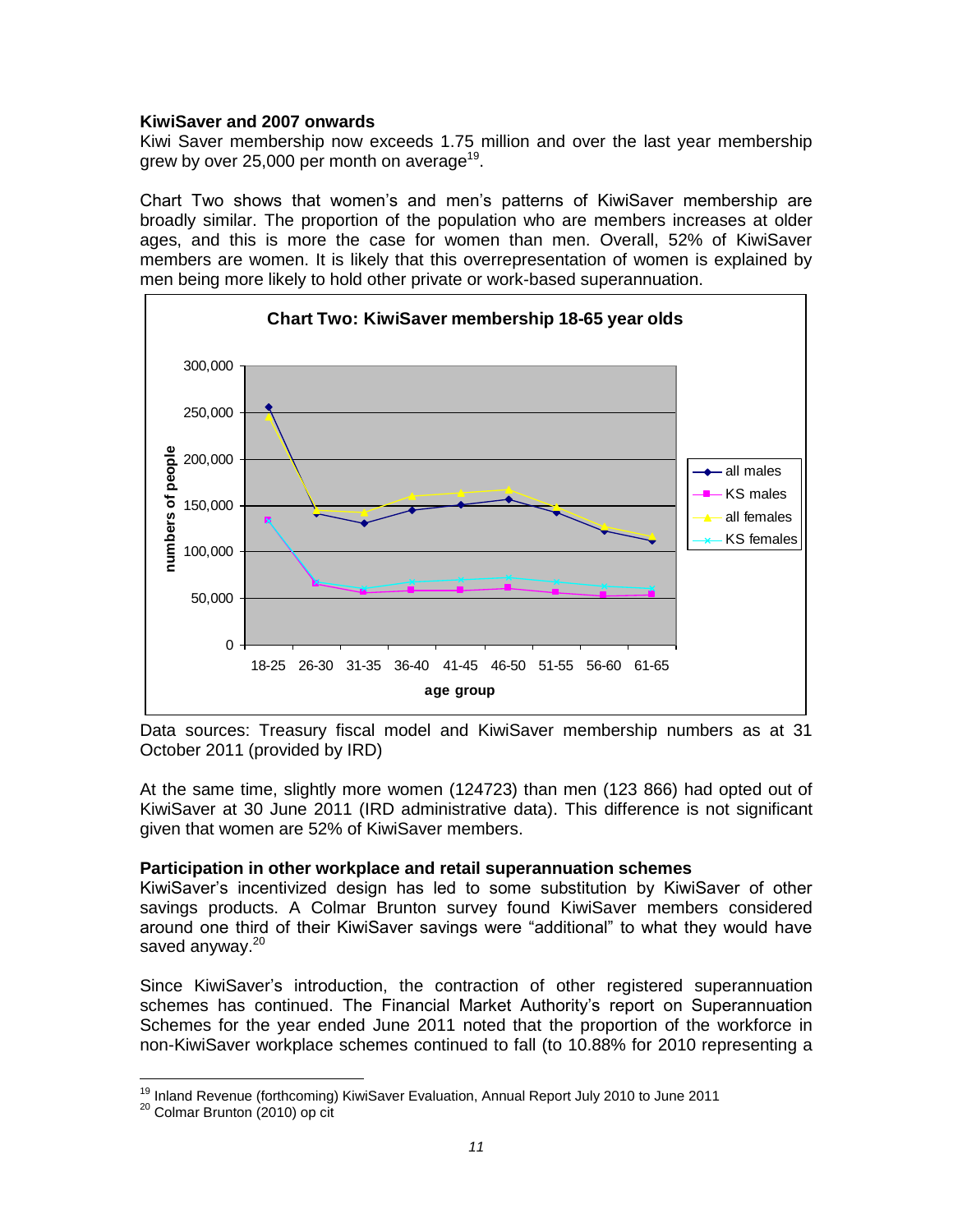loss of around 18,000 members between 2009 and 2010). Of the 103 registered employer defined-benefit schemes, 66% had no new members join in 2009/10. Of the 35 schemes that did have new members join, only 14 schemes had 20 or more members join.

Over 2009/10, defined-contribution schemes, which set up individual accounts and are therefore more similar in design to KiwiSaver, also experienced a decline with 45% of the 95 currently registered employer defined-contribution schemes not having new members joining, and only 31 had 20 or more new members joining.

The net active membership of retail schemes decreased by 27,956 members between 2009 and 2010 and contributions fell by \$124.8 million over the 2009/10 year<sup>21</sup>.

There is no aggregate source of the gender and age breakdown of the membership of non-KiwiSaver registered schemes. The chart below is an aggregate of data supplied for four private superannuation schemes. Across the four schemes, there were 42, 050 members and women were 43% of the scheme members.



 $\overline{a}$ <sup>21</sup> Report of the Financial Markets Authority on Registered Superannuation Schemes to June 2011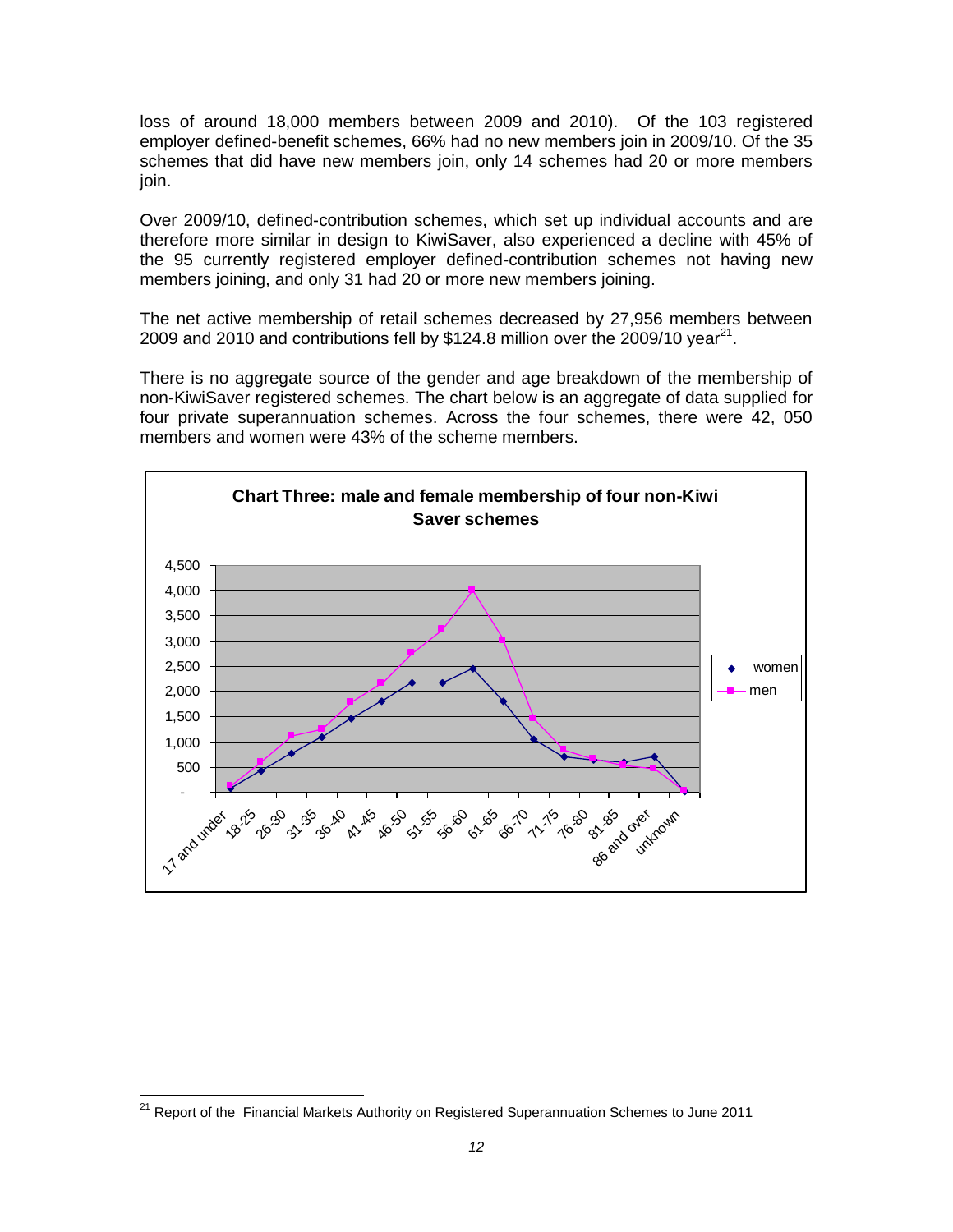# **SECTION THREE: CONTRIBUTIONS TO SCHEMES**

There is a large difference in the average incomes of women and men - on a weekly basis, men earn an average of \$854 from wages and salaries compared with an average of \$657 for women<sup>22</sup>. The gap in employment income across the whole working age population is larger than this as more women than men are out of the workforce.

Gender neutrality in contributions would mean that, on average, women and men would have the same contribution rate – that is make the same proportionate level of contributions to their superannuation schemes and employers, similarly, would contribute at the same rate to women and men.

# **Member Contributions to KiwiSaver**

Table Two below shows that, whilst more women are KiwiSaver members, a majority of women are contributing at levels too low to receive the full tax credit (note these figures include new entrants and others without a full year's contributions). Chart Four shows the greater concentration of women than men as contributors of low bands of annual contributions to KiwiSaver.

| Table Two: KiwiSaver members claiming full and partial member tax credit 2009/10 |        |        |  |  |
|----------------------------------------------------------------------------------|--------|--------|--|--|
|                                                                                  | Women  | Men    |  |  |
| Full tax credit                                                                  | 195038 | 219988 |  |  |
| Partial tax credit                                                               | 292556 | 221754 |  |  |

Source: IRD administrative data



Source: IRD administrative data for 2009/10. The contributions are from individuals and do not include employer contributions and member tax credits

 $\overline{a}$ 

<sup>&</sup>lt;sup>22</sup> NZ Income Survey, June 2011, Statistics NZ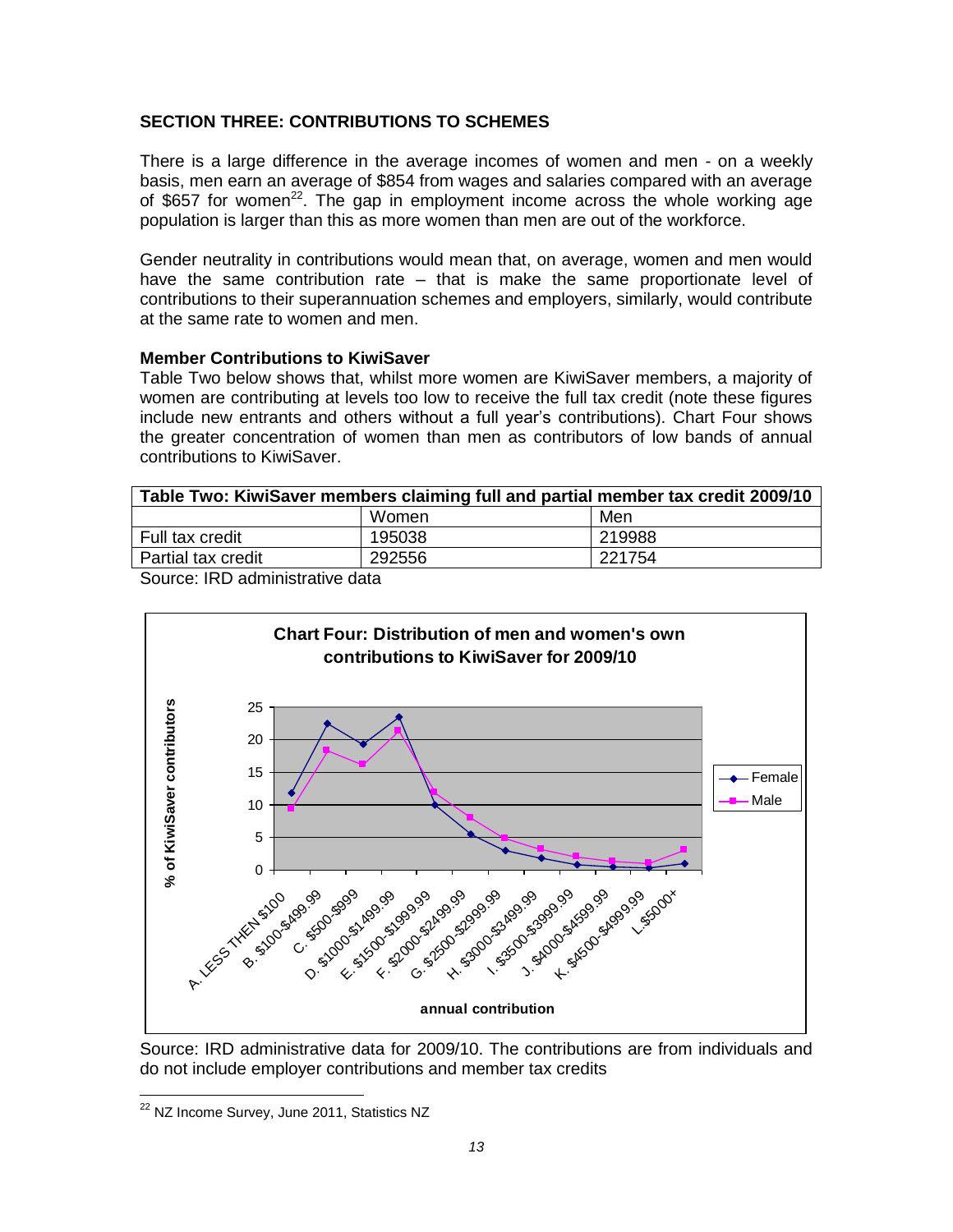Data from one KiwiSaver scheme with around 148,000 members (51.8% of the members are male) showed lower average balances in women's and men's accounts for the years 2007 to 2011. Given the large proportions of members for whom gender was not available, and changes in composition, this cannot be used as trend data. It is also not known the extent to which the drop in the value of average balances in 2011 was due to changes in composition of savers in the scheme, or the loss in value of funds.

| $1$ able $111$ ce. Male and I childle average Kiwi Javel Dalances ZUUT-ZUTT In UITE |                        |         |                      |              |  |  |
|-------------------------------------------------------------------------------------|------------------------|---------|----------------------|--------------|--|--|
| scheme                                                                              |                        |         |                      |              |  |  |
|                                                                                     | % of membership for Av |         | balance   Av balance | female       |  |  |
|                                                                                     | gender  <br>whom       | female  | male                 | balance as % |  |  |
|                                                                                     | identified             |         |                      | male         |  |  |
| 2007                                                                                | 39%                    | \$1,175 | \$1,331              | 88.3%        |  |  |
| 2008                                                                                | 33%                    | \$2,987 | \$4,339              | 68.8%        |  |  |
| 2009                                                                                | 34.1%                  | \$5,180 | \$7,914              | 65.5%        |  |  |
| 2010                                                                                | 40%                    | \$7629  | \$11,337             | 67.3%        |  |  |
| 2011                                                                                | 99.9%                  | \$6,689 | \$9,135              | 73.2%        |  |  |

Table Three: Male and Female average KiwiSaver balances 2007-2011 in one

#### **KiwiSaver contribution rates by members and employers**

The Colmar Brunton 2010 survey found that more men (46%) reported a contribution rate of 4% to KiwiSaver than women (40%) with 6% of men and 5% of women reporting contributions at 8% and 33% of both groups reporting contributions as being at 2%. These figures from a sample are not well aligned with the annual KiwiSaver evaluation report (2011) which recorded 53% contributing at 2%, 43% at 4% and 4% at 8% (no gender breakdown). The evaluation report also records 91% of employers contributing at 2%, but with no gender breakdown of beneficiaries. In the Colmar Brunton 2010 survey, 74% of men in KiwiSaver and 76% of women in KiwiSaver reported their employer was contributing at 2% and around 15% of each group did not know what the employer contribution was.

#### **Breaks from contributions**

 $\overline{a}$ 

Some KiwiSaver members (notably children and non-wage and salary earners) are not obliged to contribute regularly. Data on contribution holidays is only recorded for people on wages and salaries. Breaks from contributions are likely to be an important factor that influences gender differences in savings and warrants full exploration, possibly by incorporating KiwiSaver data with the Linked Employer Employee Data (LEED) set<sup>23</sup>.

#### **Contributions to other workplace and retail superannuation schemes**

There is no aggregated data on the characteristics (age, gender etc) of the 461,279 members of non-KiwiSaver work-based and retail superannuation schemes nor of the distribution of contributions. A complete set of this flow data may not be easy to obtain because:

- o some workplace non-KiwiSaver schemes do not involve salary deductions
- $\circ$  contributions to retail superannuation schemes can be lumpy and are not necessarily regular.

 $^{23}$  Members may still make voluntary contributions while on a contribution holiday and thus receive a Member Tax Credit. However IR data shows that since 2007, 76% of members making contributions while on contributions holidays did so at levels insufficient to maximise their MTC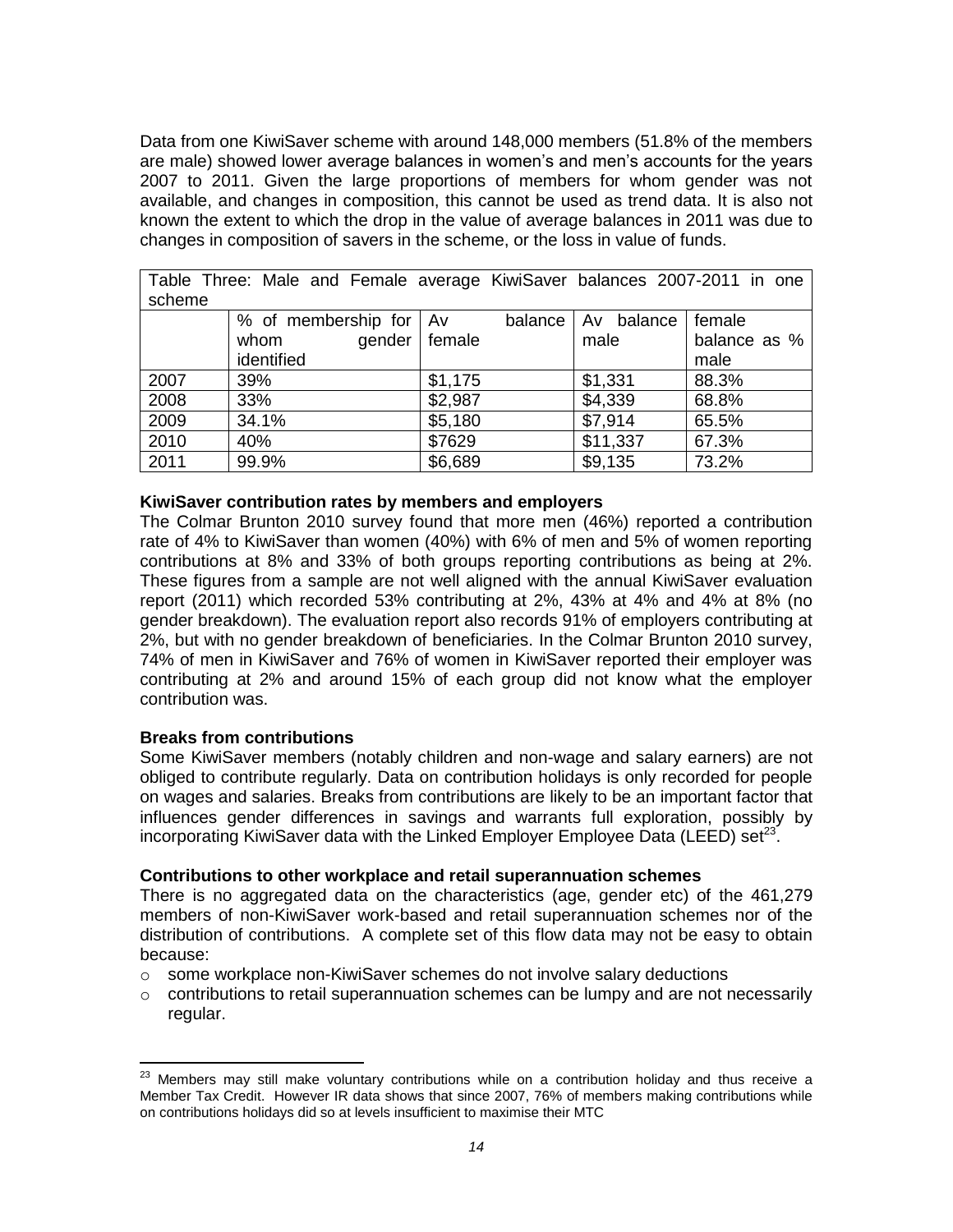### **SECTION FOUR: FINANCIAL KNOWLEDGE AND RISK**

As noted in the Commission's Financial Literacy strategy, the need for higher levels of financial knowledge in the population is growing as financial products proliferate. The 2005 ANZ-Retirement Commission financial knowledge survey classified 25% of men, but 40% of women, as having a low level of financial knowledge. Maori and Pacific peoples, those with low household incomes, no qualifications and aged 18-24 also had significantly large proportions of the group in the low knowledge category. Colmar Brunton's 2010 survey for the KiwiSaver evaluation found that women were lower on the KS knowledge index than men with 46% of men and 54% of women being categorized as having a poor knowledge of KiwiSaver.

Financial knowledge is important for a number of reasons. Of relevance to the individual superannuation issue, is the confidence to make active and appropriate judgments about choosing an appropriate investment option.

KiwiSaver data in Chart Five below shows that women and men have a similar tendency to be active or passive in relation to choosing a KiwiSaver fund. Unfortunately, there is no published data at the fund level to illuminate the choices of fund (Growth, balanced, conservative) that are being made. Colmar Brunton's 2010 survey did ask the 474 KiwiSaver members surveyed what type of investment fund they were in. A large proportion (40% - 37% of men and 40% of women) did not know which makes it difficult to draw conclusions from the other answers given. In the same survey, men were more likely than women to see themselves as risk takers.



The data from three non-Kiwi-saver funds shows some differences in patterns of investment by women and men across the three funds. Some show little difference, but one shows some marked differences in investments. These funds have relatively small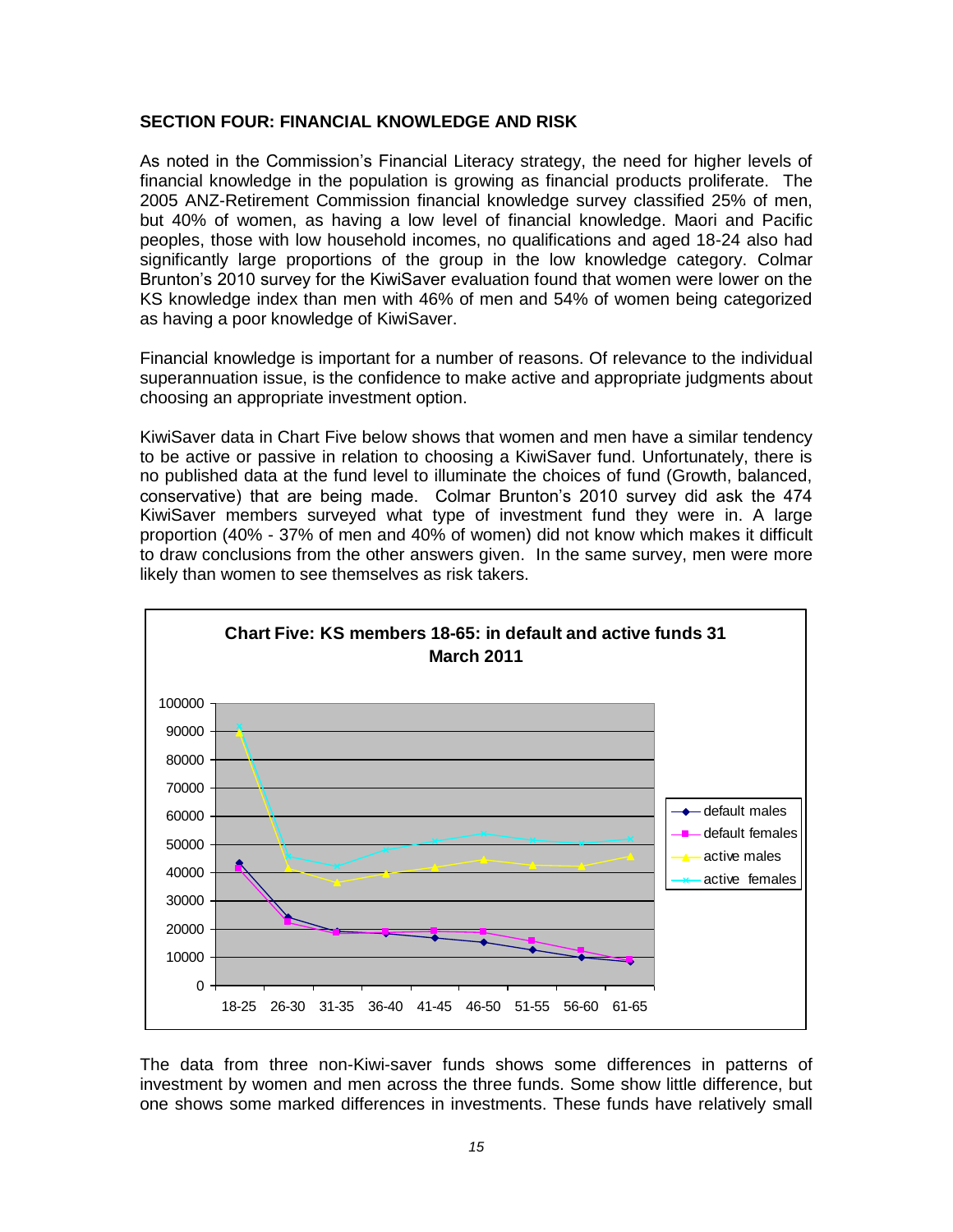numbers of members and no conclusions are being drawn based on the limited data. However a study by Matthews (2012) has found a significant gender difference with females less willing to accept higher levels of risk.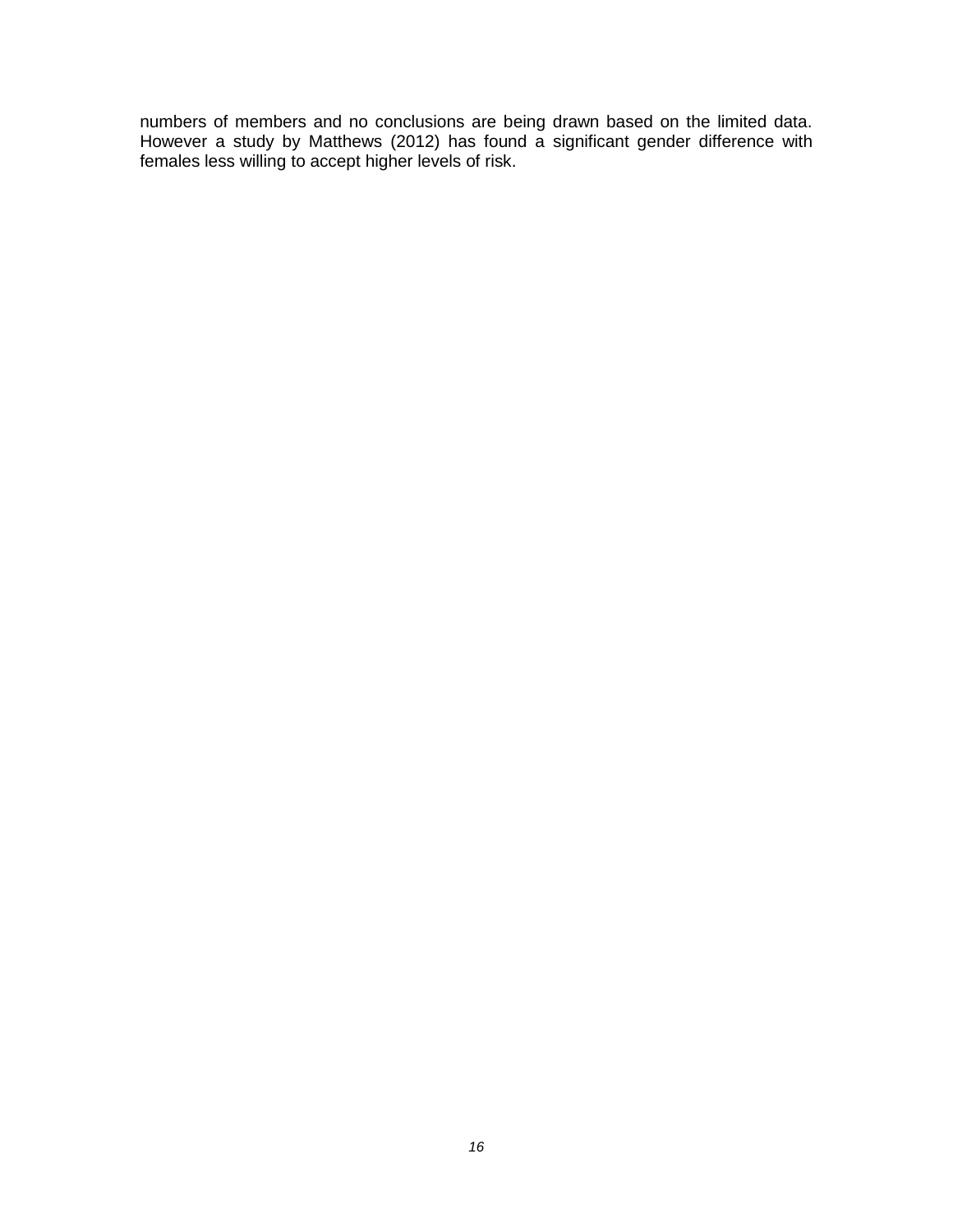# **SECTION FIVE: THE VALUE OF SUPERANNUATION PENSIONS AND FUNDS**

There is very little data on the value of superannuation funds, payouts and pensions for different groups in the population. Moreover, New Zealand's long history of a "hands-off" policy on private superannuation savings and pensions has meant not only has superannuation been one of many vehicles to save for retirement, but that work-based schemes don't always last until retirement. Cashing up work-based schemes when leaving a job, getting a cash payment on retirement, and commuting all or part of a pension, have been common occurrences.

#### **GSF Pensions**

 $\overline{a}$ 

GSF pension data provides some insight into the differences in male and female pension take up and the level of pension that result from a defined benefit scheme in a time when women's labour force participation and earners were much lower than now. Table Four shows that, of the retired cohort, women pensioners make up just under 20% of the retired members with pensions but are 96% of the spouses receiving pensions.

| Table Four: Numbers of GSF pensions aged 50 plus by age and gender <sup>24</sup> |             |           |             |           |  |
|----------------------------------------------------------------------------------|-------------|-----------|-------------|-----------|--|
|                                                                                  | Men         |           | Women       |           |  |
| Age group                                                                        | Own pension | As spouse | Own pension | As spouse |  |
| 50-59                                                                            | 1200        | 28        | 496         | 432       |  |
| 60-69                                                                            | 9181        | 63        | 2332        | 1897      |  |
| 70-79                                                                            | 9704        | 143       | 1925        | 3972      |  |
| 80 plus                                                                          | 6696        | 286       | 1474        | 6803      |  |
| <b>Total</b>                                                                     | 26,781      | 520       | 6227        | 13,104    |  |

Table Five shows the much higher value of pensions paid to male members compared with female members (on average, women's pensions are 68.5% of men's). Spouse payments are considerable lower on average.

| Table Five: Average annual \$ value of GSF pensions by age and gender |             |           |             |           |
|-----------------------------------------------------------------------|-------------|-----------|-------------|-----------|
|                                                                       | Men         |           | Women       |           |
| Age group                                                             | Own pension | As spouse | Own pension | As spouse |
| 50-59                                                                 | 17,945      | 4679      | 13,611      | 7456      |
| 60-69                                                                 | 21,417      | 5313      | 14,701      | 1897      |
| 70-79                                                                 | 21,801      | 7760      | 14,961      | 3972      |
| 80 plus                                                               | 21,443      | 12,405    | 14,603      | 6803      |
| <b>Total</b>                                                          | 21,389      | 9,191     | 14,654      | 13,104    |

The extremes of gender difference from defined benefit schemes, however, affect a small proportion of the retired population. The overall picture of gender differences in retirement incomes is not this stark.

 $^{24}$  There are less than 200 GSF pensioners aged under 50. 5465 men and 410 women also have deferred pensions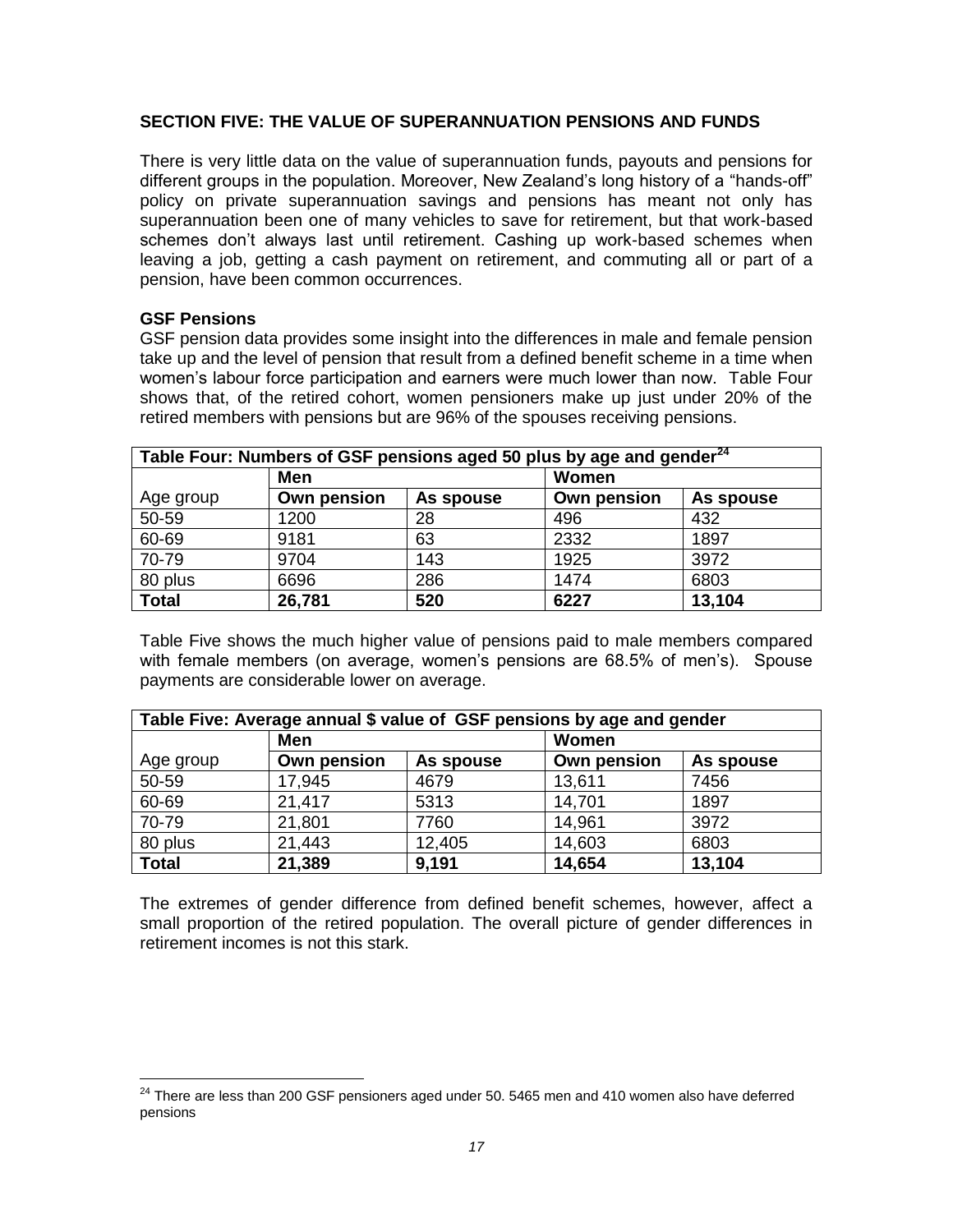### **Value of holdings in individual funds**

Scobie and Le (2004) analysed the value of holdings in superannuation schemes from the 2004 Household Savings Survey (pre KiwiSaver). For unpartnered individuals, they found similar levels of schemes for men and women: around 8% of both women and men had personal (retail) schemes and 4.3% had workplace schemes. The average value of holdings in a workplace superannuation scheme was \$78,336 for men, more than double the \$31,065 average for women, whereas the average holdings in personal schemes were higher for women \$55,079 compared with \$40,395. This may indicate that women have taken steps to self-provide retirement savings when they are out of the workforce, or when workplace schemes were not available when they were in the workforce (no longer the case with the advent of KiwiSaver).

There is little available to show the contemporary picture of savings balances. Chart Seven below tracks by age the balances in an older retail scheme with around 25,000 members.



Women members under 65 year old are somewhat more concentrated amongst the younger age groups. The average value of women's accounts was \$12,999, 85.2% of the average value of men's accounts (\$15,262). The difference is largest for the 61-65 age group, where men's average balance is \$20,873, around 1.3 times women's average balance of \$16,267. For those aged71 -85, however, women's balances are higher than men's on average. The Fund suggested this may reflect the investment of inheritances in funds.

For four other non-KiwiSaver funds for which data has been supplied, the average value of women's holdings compared with men's varies considerably; 49.6%, 85.6%, 91% and 106%. These funds are smaller than the one illustrated in Chart Seven above, with just under 50,000 members across all four funds.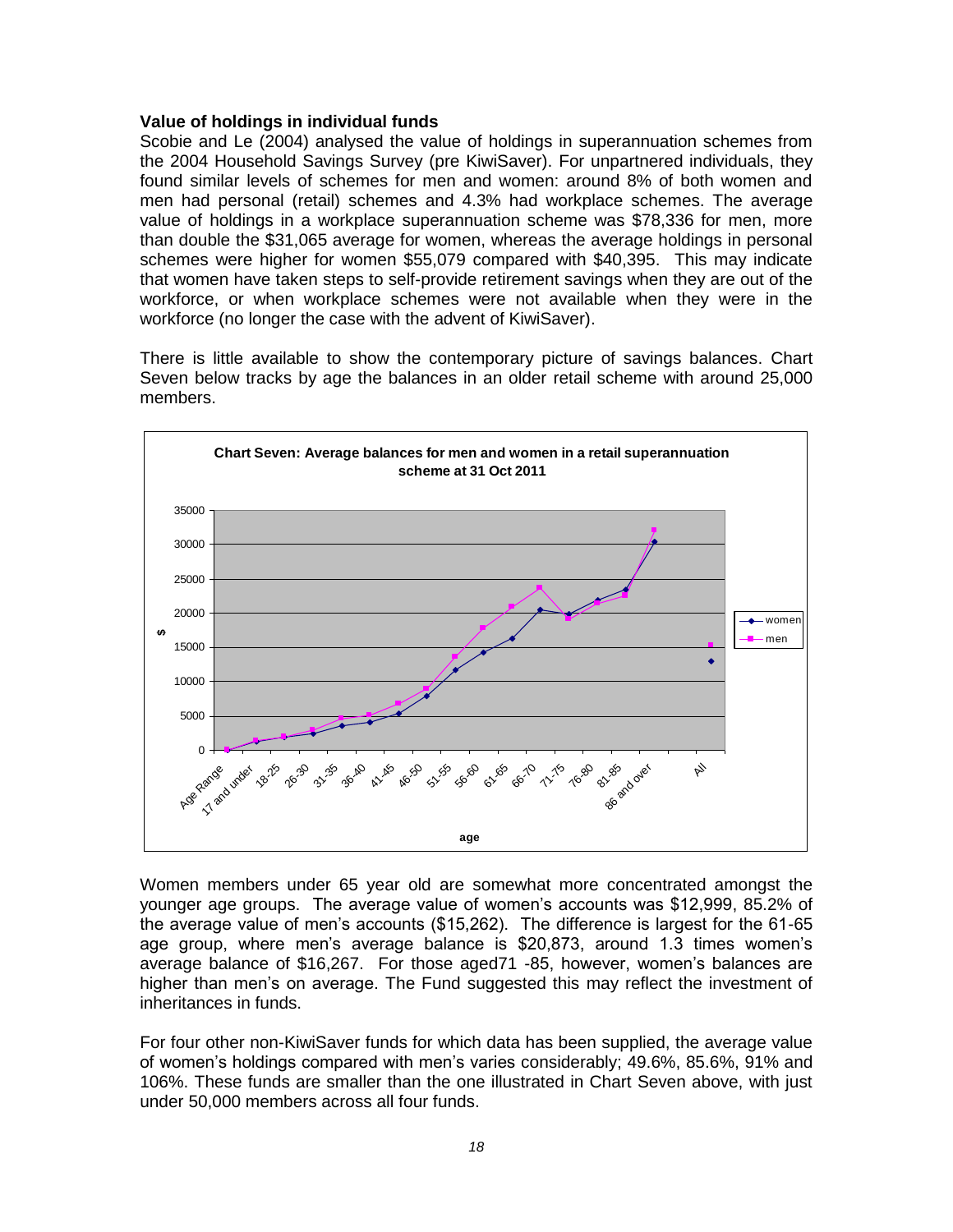### **SECTION SIX: CONCLUSIONS**

This paper discussed gender neutrality in retirement savings across the domains of scheme design, contributions and risk, return and the value of funds.

The problems of bias in scheme design are now largely historic and largely impact on the population over 40, and so the associated residual impacts on pensions in retirement will continue for some years. KiwiSaver has significantly changed the superannuation landscape towards one that is gender neutral. This has occurred through KiwiSaver schemes and the policy influence on other workplace superannuation to open up membership to part-time and casual staff, and to enable employer contributions to these schemes to be offset against the mandatory contribution to KiwiSaver and to gain taxation advantages.

At least for younger age groups, the new landscape is producing gender balance in participation in retirement saving and contributions across the board. Women's lower average earnings and lower labour force participation will influence their overall capacity to save, and the growth of their funds, and will mean that women on average will have lower levels of savings when they retire.

It is unclear from the limited data available whether men are more likely than women to contribute at higher levels, and/or receive higher employer contributions, to KiwiSaver and other workplace superannuation schemes. Information on contribution breaks and gender differences in fund choice, and the implication, is limited.

Data on savings in superannuation schemes and changes in the value of individual funds could be improved. There is an opportunity to make better use of the IRD data on the flows into funds by incorporating this into the Linked Employer-Employee Data (LEED) produced by Statistics New Zealand. IRD also could produce annual data sets from the annual data on the value of individual retirement funds produced for IRD at the end of the tax year. This data would cover all KiwiSaver, all individual retail superannuation and most other workplace superannuation schemes. Countries New Zealand compares itself to (eg Australia and the US) produce rich data by gender on individual retirement funds and flows into them. This would be an important aid to both identifying the gender gap in savings for retirement, the costs of breaks to contributions, and in exploring the likely impacts of changes in policy.

The forthcoming analysis of the Survey on Family Income and Expenditure (SoFIE) data is likely to produce useful information on people who are not contributing to KiwiSaver or other saving schemes. It will not, however, provide good disaggregated data on savers.

There is some evidence that women are both more risk averse and less knowledgeable when it comes to making decisions on investments. The requirement on individuals to decide on their KiwiSaver provider, and make choices in relation to other individual superannuation products, could be supported by lifting financial literacy as well as the moves already underway to ensure advisers and schemes adhere to ethical practices.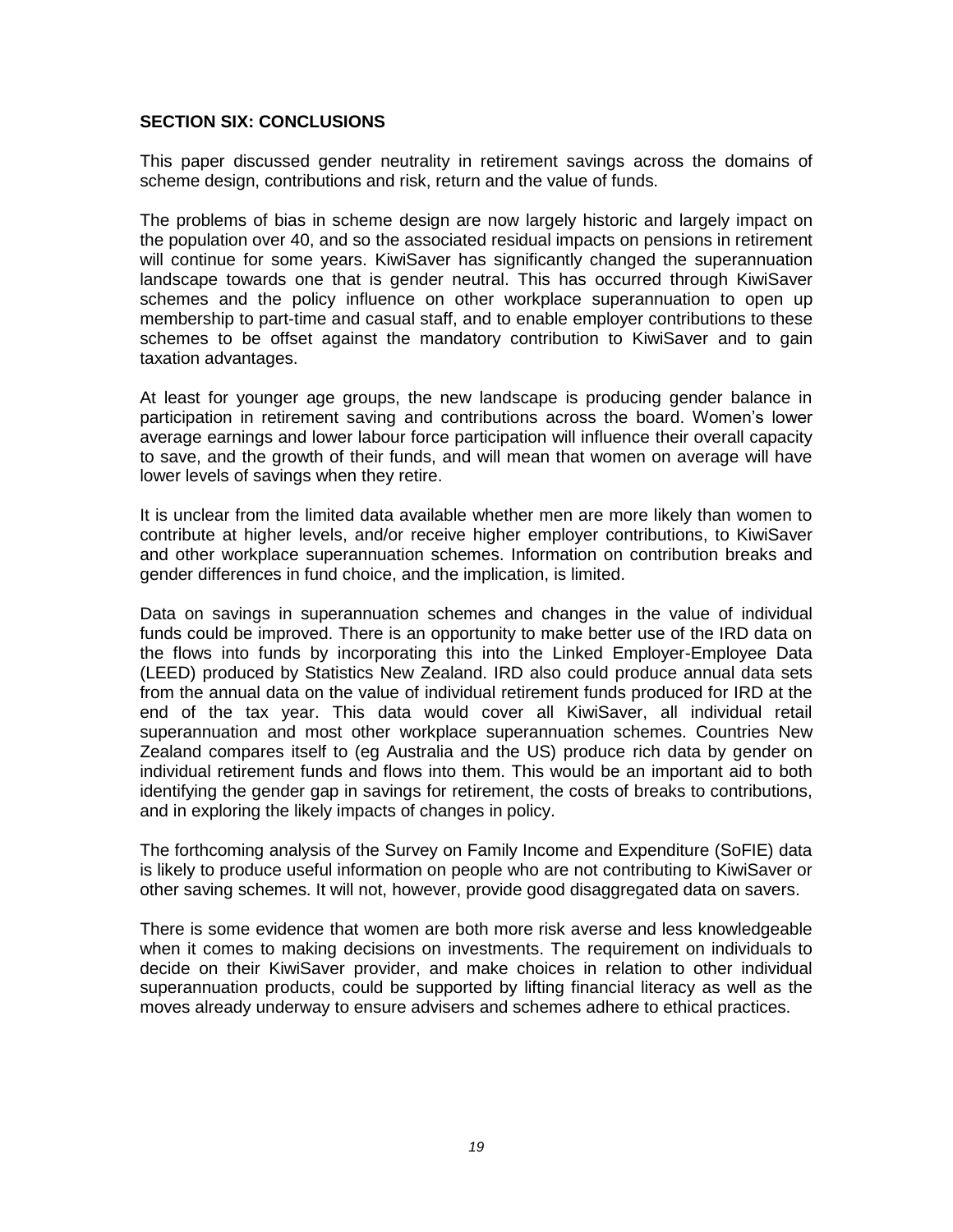# **Acknowledgements**

Several superannuation providers provided information and some prepared data especially for this study at no charge to the Commission. Thanks go to AMP, Annuitas, the Financial Markets Authority, Melville Jessup Weaver, Mercer NZ, OnePath, Tower, and Workplace Savings NZ.

Malcolm Menzies, Suzanne Snively, Teneti Ririnui, Katherine Meerman, Joanna Gordon, and Bruce Kerr also provided information, insights and comment on the draft paper**.**